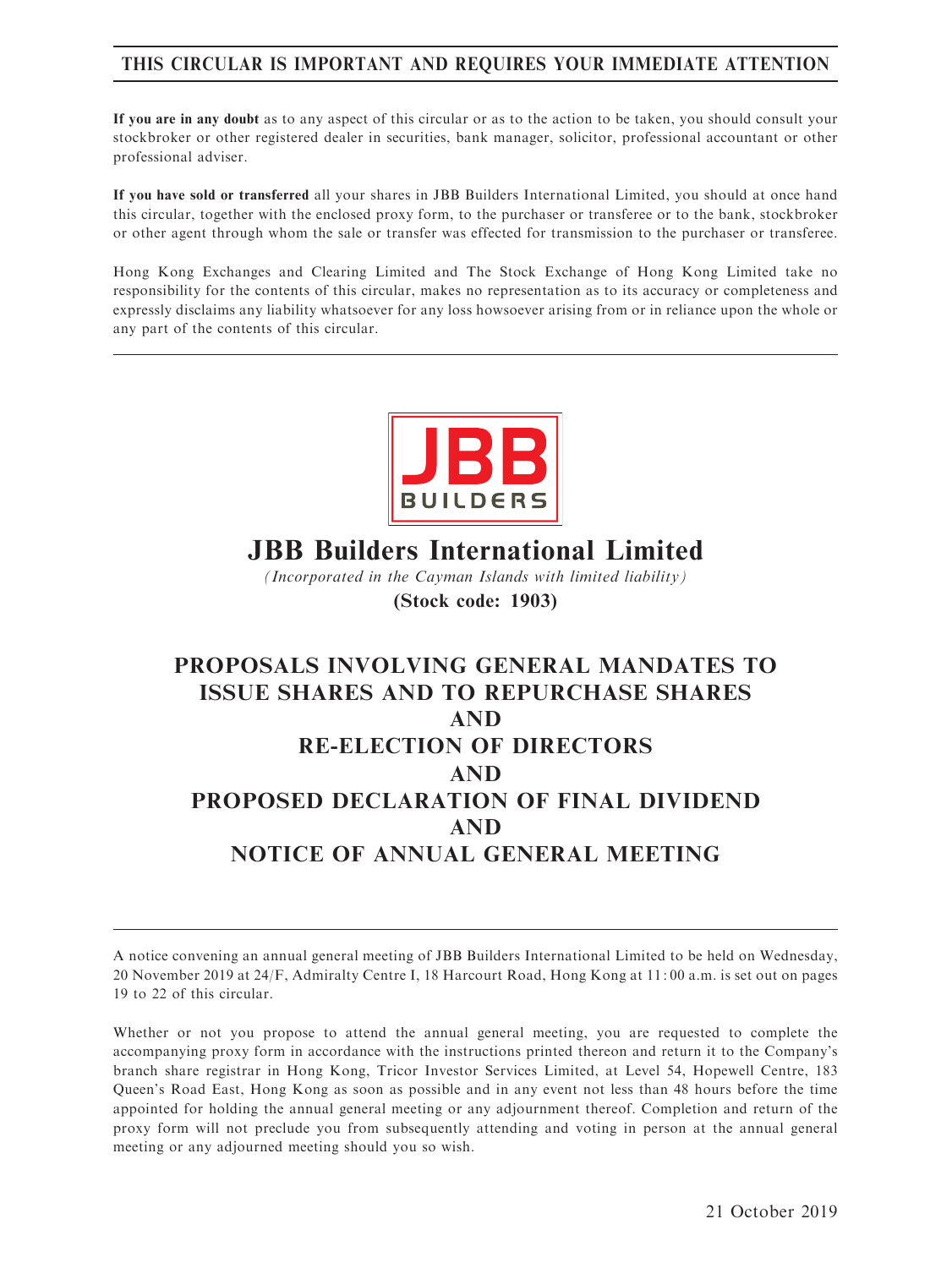# **CONTENTS**

|                                           | <b>LETTER FROM THE BOARD</b>                       |                |  |
|-------------------------------------------|----------------------------------------------------|----------------|--|
| $\mathbf{1}$                              |                                                    | 3              |  |
| 2.                                        |                                                    | $\overline{4}$ |  |
| $\mathcal{E}$                             | GENERAL MANDATE TO REPURCHASE SHARES               | $\overline{4}$ |  |
| $\mathbf{4}$ .                            |                                                    | $\overline{4}$ |  |
| 5 <sub>1</sub>                            | PROPOSED DECLARATION OF FINAL DIVIDEND             | 5              |  |
| 6.                                        |                                                    | 6              |  |
| $7_{\scriptscriptstyle{\ddots}}$          |                                                    | 6              |  |
| 8.                                        | PROCEDURES BY WHICH A POLL MAY BE DEMANDED         | 6              |  |
| 9.                                        |                                                    | 6              |  |
|                                           |                                                    | 6              |  |
| APPENDIX I - EXPLANATORY STATEMENT ON THE |                                                    |                |  |
|                                           | <b>APPENDIX II – DETAILS OF DIRECTORS PROPOSED</b> | 10             |  |
| 19                                        |                                                    |                |  |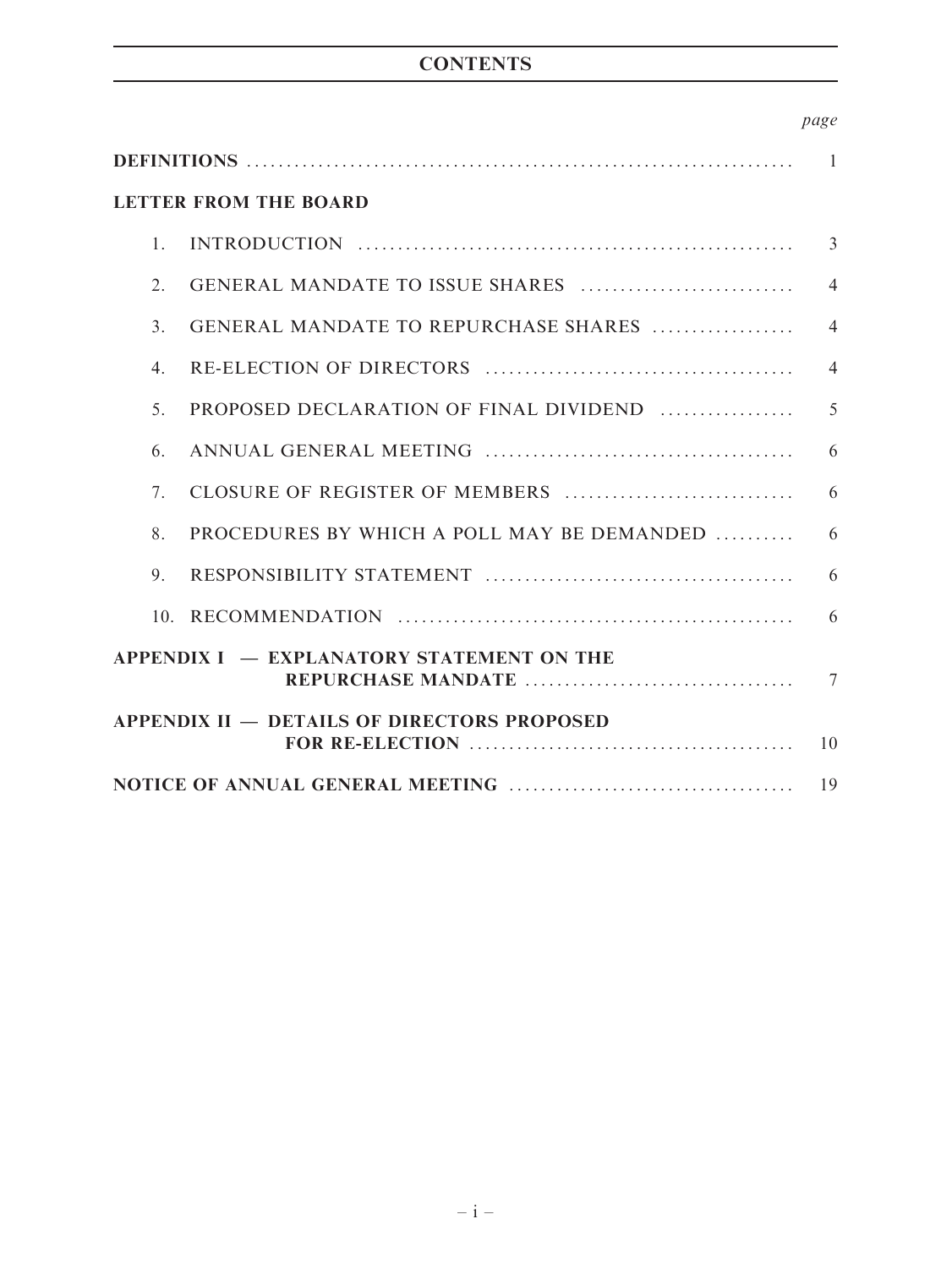# DEFINITIONS

In this circular, unless the context otherwise requires, the following expressions have the following meanings:

| "Annual General Meeting"  | the annual general meeting of the Company to be held at $24/F$ , Admiralty<br>Centre I, 18 Harcourt Road, Hong Kong on Wednesday, 20 November 2019 at<br>$11:00$ a.m.                                                                                                                                                                                                    |
|---------------------------|--------------------------------------------------------------------------------------------------------------------------------------------------------------------------------------------------------------------------------------------------------------------------------------------------------------------------------------------------------------------------|
| "Articles"                | the articles of association of the Company                                                                                                                                                                                                                                                                                                                               |
| "associate(s)"            | has the meaning ascribed thereto under the Listing Rules                                                                                                                                                                                                                                                                                                                 |
| "Audit Committee"         | audit committee of the Company                                                                                                                                                                                                                                                                                                                                           |
| "Board"                   | the board of Directors                                                                                                                                                                                                                                                                                                                                                   |
| "Companies Law"           | the Companies Law, Chapter 22, (Law 3 of 1961, as consolidated and revised)<br>of the Cayman Islands                                                                                                                                                                                                                                                                     |
| "Company"                 | JBB Builders International Limited, a company incorporated in the Cayman<br>Islands with limited liability, the Shares of which are listed on the Stock<br>Exchange                                                                                                                                                                                                      |
| "connected person(s)"     | has the meaning ascribed thereto under the Listing Rules                                                                                                                                                                                                                                                                                                                 |
| "Director(s)"             | the director(s) of the Company                                                                                                                                                                                                                                                                                                                                           |
| "Group"                   | the Company and its subsidiaries (as the same is defined in the Companies<br>Ordinance (Chapter 622 of the Laws of Hong Kong))                                                                                                                                                                                                                                           |
| " $HKS$ "                 | Hong Kong dollars, the lawful currency of Hong Kong                                                                                                                                                                                                                                                                                                                      |
| "Hong Kong"               | Hong Kong Special Administrative Region of the People's Republic of China                                                                                                                                                                                                                                                                                                |
| "Issue Mandate"           | a general mandate proposed to be granted to the Directors at the Annual<br>General Meeting to exercise the powers of the Company to allot, issue and deal<br>with Shares not exceeding 20% of the total number of Shares in issue as at the<br>date of passing the proposed ordinary resolution contained in resolution no. 5<br>in the notice of Annual General Meeting |
| "Latest Practicable Date" | 14 October 2019, being the latest practicable date prior to the printing of this<br>circular for the purpose of ascertaining certain information contained herein                                                                                                                                                                                                        |
| "Listing Rules"           | the Rules Governing the Listing of Securities on the Stock Exchange                                                                                                                                                                                                                                                                                                      |
| "Main Board"              | the stock exchange (excluding the option market) operated by the Stock<br>Exchange which is independent from and operated in parallel to GEM of the<br>Stock Exchange                                                                                                                                                                                                    |
| "Nomination Committee"    | the nomination committee of the Company                                                                                                                                                                                                                                                                                                                                  |
| "Remuneration Committee"  | the remuneration committee of the Company                                                                                                                                                                                                                                                                                                                                |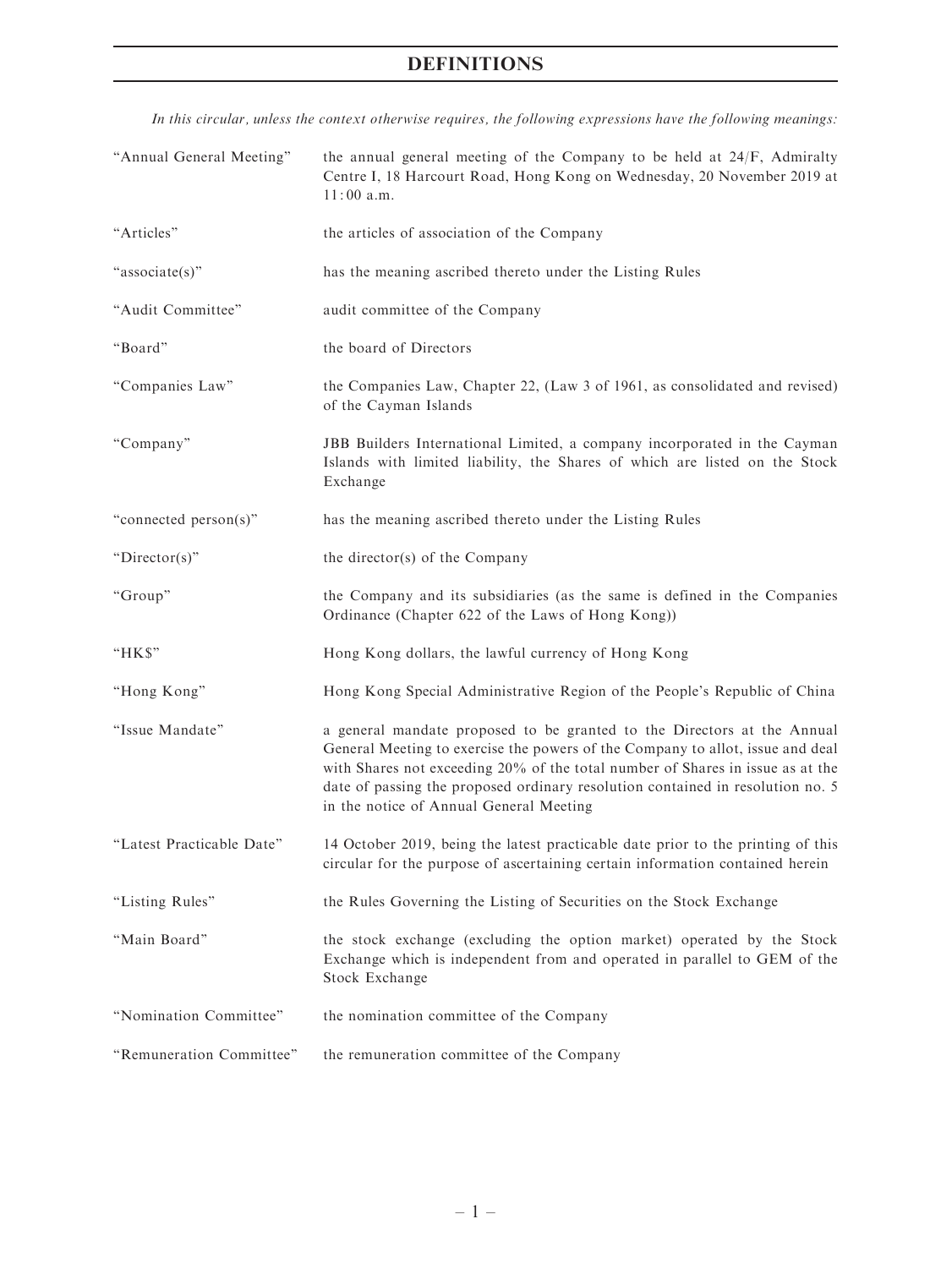# DEFINITIONS

| "Repurchase Mandate" | a general mandate proposed to be granted to the Directors at the Annual<br>General Meeting to repurchase Shares on the Stock Exchange of not exceeding<br>10% of the total number of Shares in issue as at the date of passing the<br>proposed ordinary resolution contained in resolution no. 6 in the notice of<br>Annual General Meeting |
|----------------------|---------------------------------------------------------------------------------------------------------------------------------------------------------------------------------------------------------------------------------------------------------------------------------------------------------------------------------------------|
| " $RM$ "             | Ringgit Malaysia, the lawful currency of Malaysia                                                                                                                                                                                                                                                                                           |
| " $SFO"$             | the Securities and Futures Ordinance (Chapter 571 of the Laws of Hong Kong)                                                                                                                                                                                                                                                                 |
| "Share(s)"           | ordinary share(s) of HK\$0.01 each in the share capital of the Company                                                                                                                                                                                                                                                                      |
| "Shareholder(s)"     | holder(s) of the Share(s)                                                                                                                                                                                                                                                                                                                   |
| "Stock Exchange"     | The Stock Exchange of Hong Kong Limited                                                                                                                                                                                                                                                                                                     |
| "Takeovers Code"     | The Codes on Takeovers and Mergers and Share Buy-backs                                                                                                                                                                                                                                                                                      |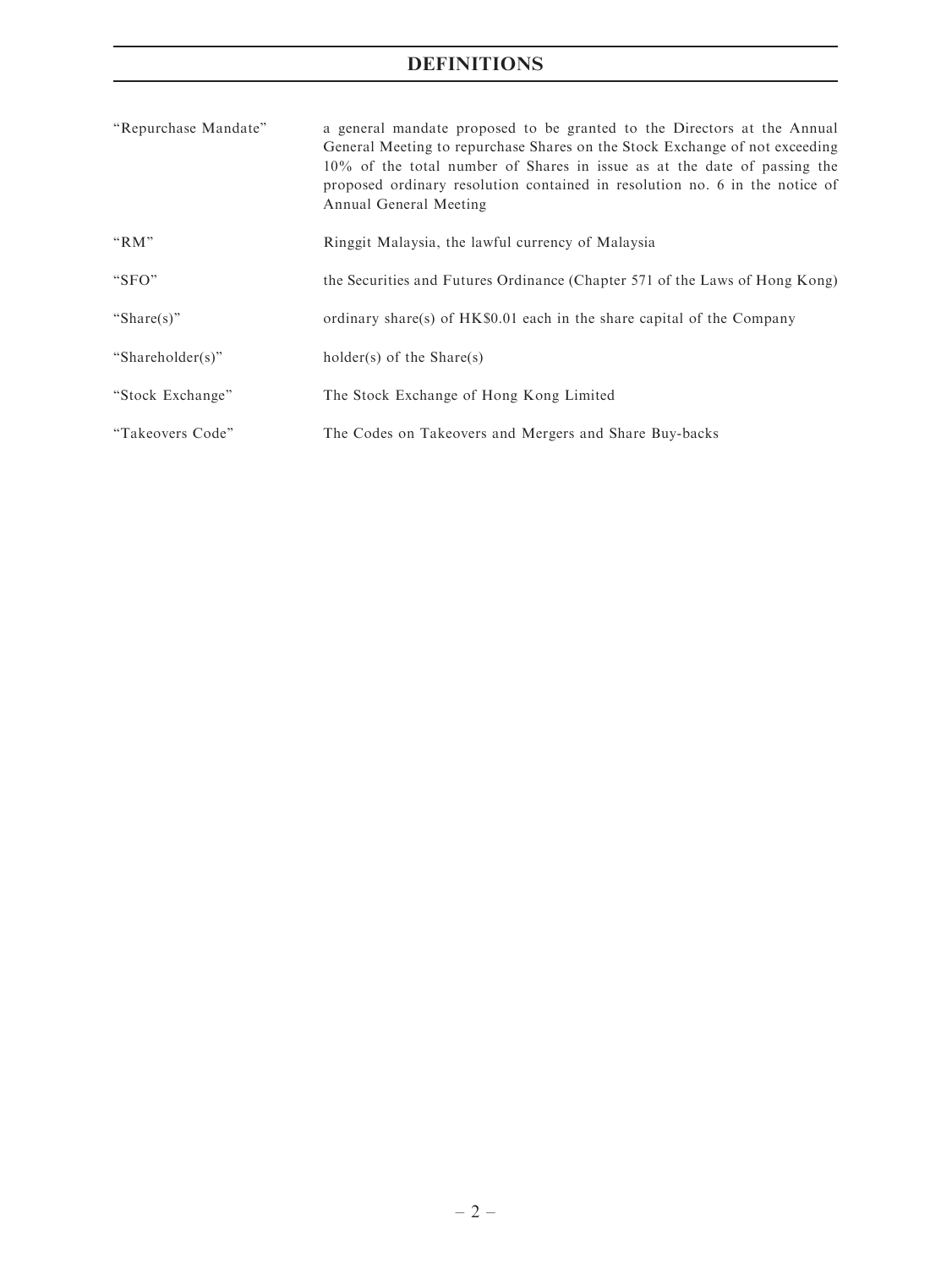

# JBB Builders International Limited

(Incorporated in the Cayman Islands with limited liability)

(Stock code: 1903)

Executive Directors Dato' Ng Say Piyu (Chairman) Mr. Lam Fung Eng Mr. Ng Chong Boon

Non-executive Director Datin Ngooi Leng Swee

Independent non-executive Directors Mr. Tai Lam Shin Mr. Wong Kwok Wai, Albert Ms. Chan Pui Kwan

Registered Office Cricket Square, Hutchins Drive P.O. Box 2681 Grand Cayman KY1-1111 Cayman Islands

Headquarters in Malaysia No. 20–01, Jalan Sri Perkasa 2/18 Taman Tampoi Utama 81200 Johor Bahru Malaysia

Principal Place of Business in Hong Kong Room 1222, 12/F, Soundwill Plaza II — Midtown 1–29 Tang Lung Street Causeway Bay Hong Kong

21 October 2019

To the Shareholders

Dear Sir/Madam,

# PROPOSALS INVOLVING GENERAL MANDATES TO ISSUE SHARES AND TO REPURCHASE SHARES AND RE-ELECTION OF DIRECTORS AND PROPOSED DECLARATION OF FINAL DIVIDEND AND NOTICE OF ANNUAL GENERAL MEETING

### 1. INTRODUCTION

The purpose of this circular is to provide you with information relating to (i) the proposed general mandates to issue and repurchase Shares and extend the general mandate to issue Shares by adding to it the amount of Shares repurchased; (ii) the proposed re-election of Directors; and (iii) the proposed declaration of final dividend in order to enable you to make an informed decision on whether to vote for or against the resolutions nos. 2, 3 and 5 to 7 to be proposed at the Annual General Meeting.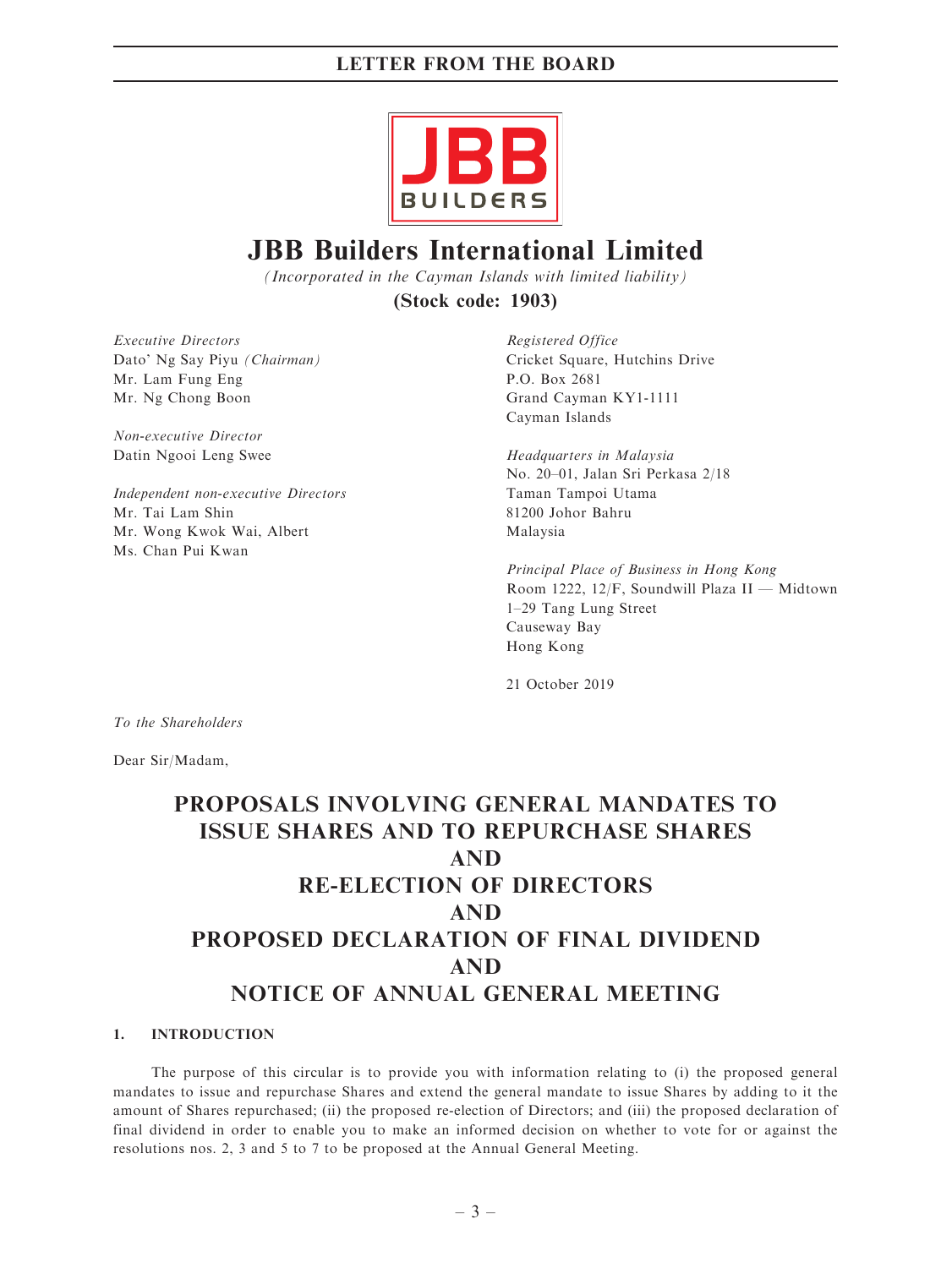#### 2. GENERAL MANDATE TO ISSUE SHARES

At the Annual General Meeting, ordinary resolutions nos. 5 and 7 of the notice of Annual General Meeting will be proposed which, if passed, will give the Directors a general mandate:

- (i) to allot, issue or deal with additional Shares not exceeding 20% of the total number of Shares in issue as at the date of passing the proposed ordinary resolution contained in no. 5 of the notice of Annual General Meeting; and
- (ii) to extend the Issue Mandate by the addition thereto of an amount representing the total number of Shares repurchased by the Company under the authority granted pursuant to the Repurchase Mandate subsequent to the passing of such resolution.

The Issue Mandate will continue in force until the conclusion of the next annual general meeting of the Company or any earlier date as referred to in resolution no. 5 as set out in the notice of Annual General Meeting.

On the basis of a total of 500,000,000 Shares in issue as at the Latest Practicable Date and assuming that no other Shares will be issued or repurchased whatsoever between the Latest Practicable Date and the Annual General Meeting, the Issue Mandate (if granted by the Shareholders at the Annual General Meeting) will empower the Directors to allot, issue or otherwise deal with up to a maximum of 100,000,000 new Shares, being 20% of the total number of Shares in issue as at the Latest Practicable Date.

#### 3. GENERAL MANDATE TO REPURCHASE SHARES

At the Annual General Meeting, ordinary resolution no. 6 of the notice of Annual General Meeting will be proposed which, if passed, will give the Directors a general and unconditional mandate to exercise the powers of the Company to repurchase Shares not exceeding 10% of the total number of Shares in issue as at the date of passing the proposed ordinary resolution.

The Repurchase Mandate will continue in force until the conclusion of the next annual general meeting of the Company or any earlier date as referred to in resolution no. 6 as set out in the notice of Annual General Meeting.

An explanatory statement as required under the Listing Rules to provide the requisite information regarding the Repurchase Mandate is set out in Appendix I to this circular.

#### 4. RE-ELECTION OF DIRECTORS

As at the Latest Practicable Date, there were three executive Directors, namely Dato' Ng Say Piyu, Mr. Lam Fung Eng and Mr. Ng Chong Boon; one non-executive Director, namely Datin Ngooi Leng Swee; and three independent non-executive Directors, namely Mr. Tai Lam Shin, Mr. Wong Kwok Wai, Albert and Ms. Chan Pui Kwan.

Article 83(3) of the Company's Articles of Association provides that all Directors appointed by the Board to fill a casual vacancy shall be subject to re-election by Shareholders at the first general meeting after appointment. Dato' Ng Say Piyu and Datin Ngooi Leng Swee were appointed on 30 April 2018. Mr. Lam Fung Eng and Mr. Ng Chong Boon were appointed on 10 May 2018 while Mr. Tai Lam Shin, Mr. Wong Kwok Wai, Albert and Ms. Chan Pui Kwan were appointed on 11 April 2019. They shall hold office until the Annual General Meeting and subject to re-election.

In considering the nomination, the Nomination Committee has taken into account a wide range of diversity perspectives, including but not limited to gender, age, cultural and educational background, professional experience, skills, knowledge and length of services, with due regard of the benefits of diversity as set out under the Board diversity policy of the Company.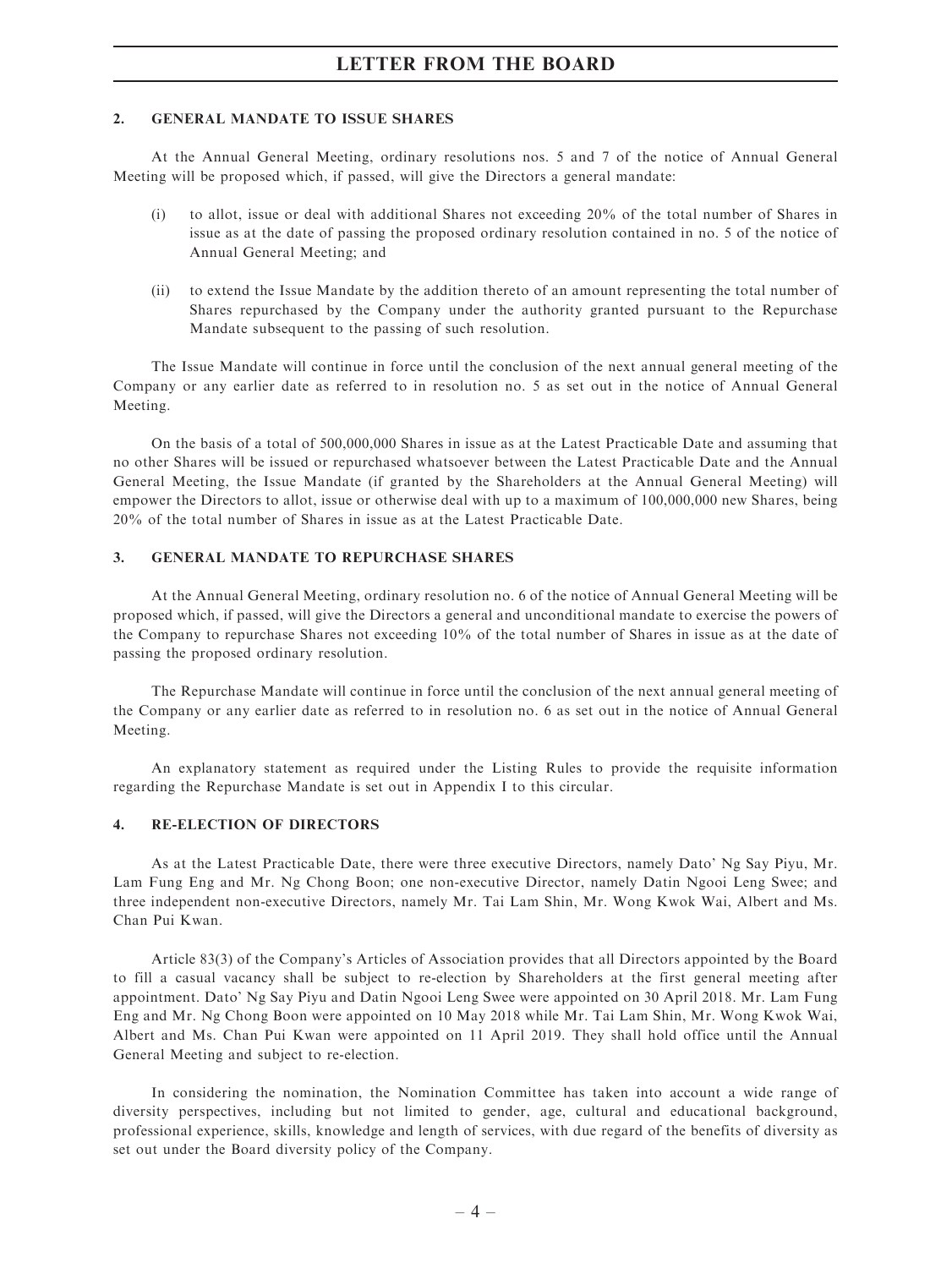The Nomination Committee has also assessed the independence of each of the independent non-executive Directors including Mr. Tai Lam Shin, Mr. Wong Kwok Wai, Albert and Ms. Chan Pui Kwan based on reviewing her/his annual written confirmation of independence to the Company pursuant to Rule 3.13 of the Listing Rules and confirmed that all of them remain independent.

The Nomination Committee has considered Mr. Tai Lam Shin's extensive experience in management and accounting services, his working profile and other experience and factors as set out in Appendix II to this circular. The Nomination Committee is satisfied that Mr. Tai Lam Shin has the required character, integrity and experience to continuously fulfill his role as an independent non-executive Director effectively. The Board believed that his re-election as the independent non-executive Director would be in the best interests of the Company and its Shareholders as a whole.

The Nomination Committee has also considered Mr. Wong Kwok Wai, Albert's extensive experience in accounting and assurances, his working profile and other experience and factors as set out in Appendix II to this circular. The Nomination Committee is satisfied that Mr. Wong Kwok Wai, Albert has the required character, integrity and experience to continuously fulfill his role as an independent non-executive Director effectively. The Board believed that his re-election as the independent non-executive Director would be in the best interests of the Company and its Shareholders as a whole.

The Nomination Committee has also considered Ms. Chan Pui Kwan's extensive experience in corporate consultancy industry, her working profile and other experience and factors as set out in Appendix II to this circular. The Nomination Committee is satisfied that Ms. Chan Pui Kwan has the required character, integrity and experience to continuously fulfill her role as an independent non-executive Director effectively. The Board believed that her re-election as the independent non-executive Director would be in the best interests of the Company and its Shareholders as a whole.

With the recommendation of the Nomination Committee, the Board has proposed that all the above retiring Directors, namely Dato' Ng Say Piyu, Mr. Lam Fung Eng, Mr. Ng Chong Boon, Datin Ngooi Leng Swee, Mr. Tai Lam Shin, Mr. Wong Kwok Wai, Albert and Ms. Chan Pui Kwan stand for re-election as Directors at the Annual General Meeting.

The biographical details of the above-named Directors are set out in Appendix II to this circular in accordance with the relevant requirements of the Listing Rules.

Further information about the Board's composition and diversity as well as the attendance record at the meetings of the Board and/or its committees and the general meetings of the Directors (including the retiring Directors) is disclosed in the corporate governance report of the annual report of the Company.

### 5. PROPOSED DECLARATION OF FINAL DIVIDEND

The Board has recommended the declaration of a final dividend of HK\$0.02 per Share for the year ended 30 June 2019. Subject to the approval of Shareholders at the Annual General Meeting, the proposed final dividend will be payable to Shareholders whose names appear on the register of members of the Company on Friday, 29 November 2019. The register of members of the Company will be closed from Tuesday, 26 November 2019 to Friday, 29 November 2019, both days inclusive, during which no transfer of Shares of the Company will be registered. In order to be entitled to the proposed final dividend, unregistered holders of Shares of the Company should ensure that all transfers of Shares accompanied by the relevant share certificates and appropriate transfer forms must be lodged with the office of the Company's share registrar in Hong Kong, Tricor Investor Services Limited at Level 54, Hopewell Centre, 183 Queen's Road East, Hong Kong not later than 4: 30 p.m. on Monday, 25 November 2019.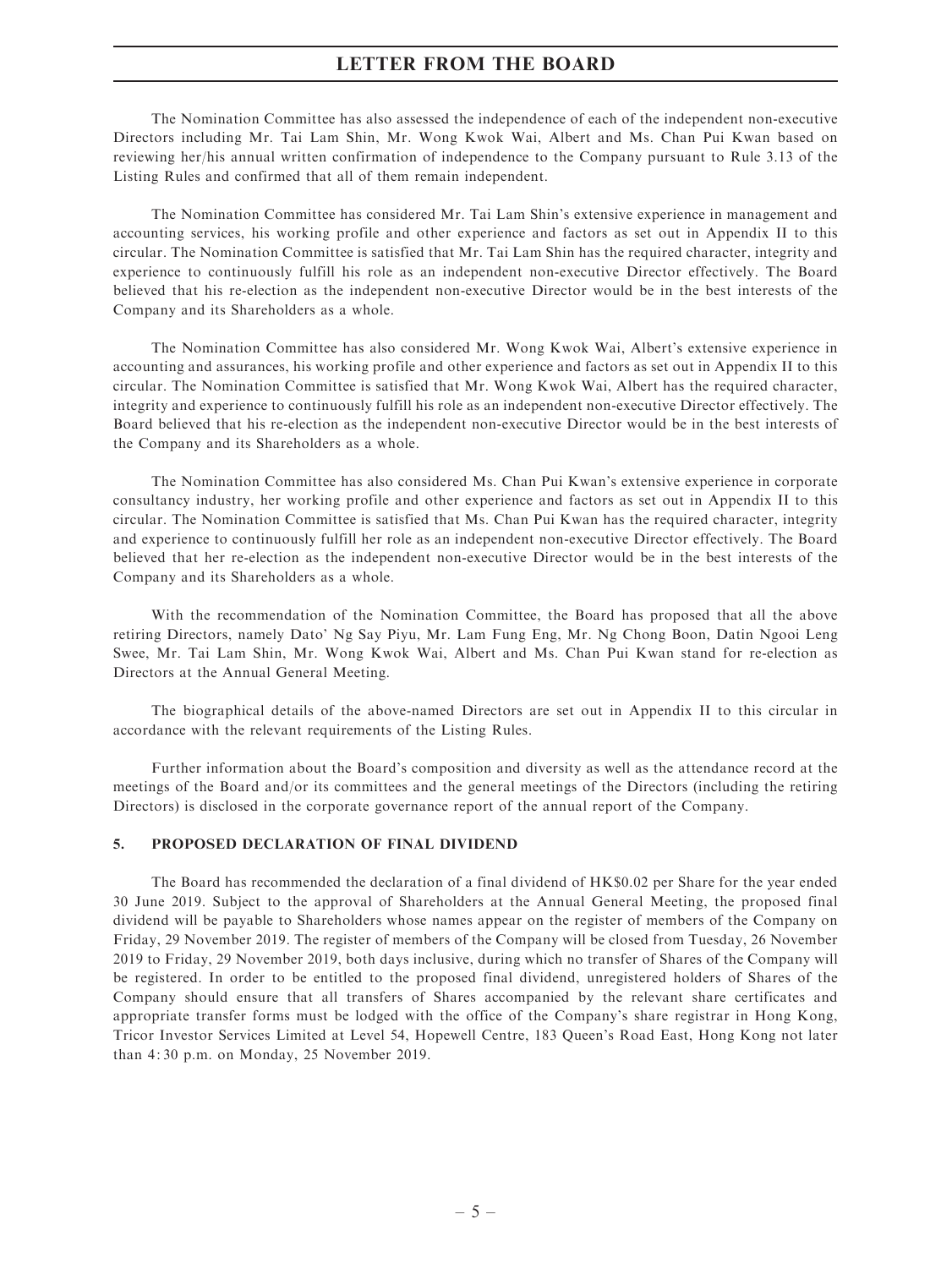#### 6. ANNUAL GENERAL MEETING

The notice of Annual General Meeting which contains, inter alia, resolutions to approve the Issue Mandate, the Repurchase Mandate, the proposed re-election of the Directors and the proposed declaration of final dividend is set out on pages 19 to 22 of this circular.

A proxy form is herewith enclosed for use at the Annual General Meeting and has been posted on the websites of the Stock Exchange (www.hkex.com.hk) and the Company (www.jbb.com.my). Whether or not you propose to attend the Annual General Meeting, you are requested to complete the proxy form and return it to the Company's branch share registrar in Hong Kong, Tricor Investor Services Limited, at Level 54, Hopewell Centre, 183 Queen's Road East, Hong Kong in accordance with the instructions printed thereon not later than 48 hours before the time appointed for holding the Annual General Meeting or any adjournment thereof. Completion and return of the proxy form will not prevent Shareholders from subsequently attending and voting in person at the Annual General Meeting should you so wish.

#### 7. CLOSURE OF REGISTER OF MEMBERS

For the purpose of determining the right to attend and vote at the Annual General Meeting, the register of members of the Company will be closed from Friday, 15 November 2019 to Wednesday, 20 November 2019, both days inclusive, during which no transfer of Shares of the Company will be registered. In order to be entitled to attend and vote at the Annual General Meeting, unregistered holders of Shares of the Company should ensure that all transfers of Shares accompanied by the relevant share certificates and appropriate transfer forms must be lodged with the office of the Company's share registrar in Hong Kong, Tricor Investor Services Limited, at Level 54, Hopewell Centre, 183 Queen's Road East, Hong Kong for registration not later than 4: 30 p.m. on Thursday, 14 November 2019.

#### 8. PROCEDURES BY WHICH A POLL MAY BE DEMANDED

Pursuant to the Article 66 of the Articles, any vote of the Shareholders at the general meetings must be taken by poll. Accordingly, all the proposed resolutions will be put to vote by way of poll at the Annual General Meeting.

#### 9. RESPONSIBILITY STATEMENT

This circular, for which the Directors collectively and individually accept full responsibility, includes particulars given in compliance with the Listing Rules for the purpose of giving information with regard to the Company. The Directors, having made all reasonable enquiries, confirm that to the best of their knowledge and belief the information contained in this circular is accurate and complete in all material respects and not misleading or deceptive, and there are no other matters the omission of which would make any statement herein or this circular misleading.

#### 10. RECOMMENDATION

The Directors believe that the granting of the Issue Mandate, the Repurchase Mandate, the extension of the Issue Mandate, the proposed re-election of Directors and the proposed declaration of final dividend as set out in the notice of Annual General Meeting are all in the best interests of the Company and the Shareholders as a whole. Accordingly, the Directors recommend that the Shareholders to vote in favour of the relevant resolutions to be proposed at the Annual General Meeting.

> By order of the Board JBB Builders International Limited Dato' Ng Say Piyu Chairman and Executive Director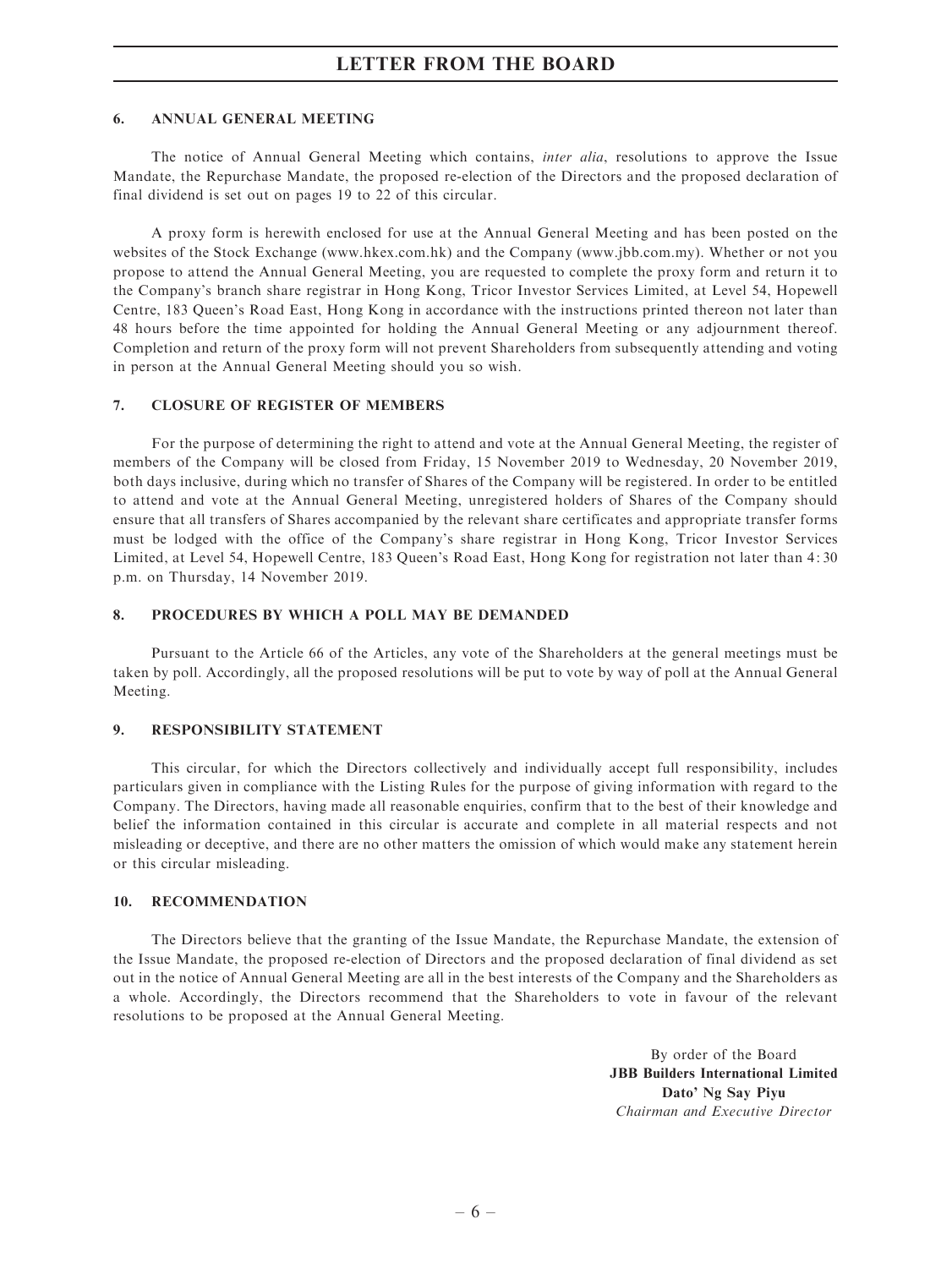### APPENDIX I EXPLANATORY STATEMENT ON THE REPURCHASE MANDATE

This appendix serves as an explanatory statement, as required under Rule 10.06(1)(b) and other relevant rules of the Listing Rules to provide requisite information for Shareholders to make an informed decision on whether to vote for or against the ordinary resolution to be proposed at the Annual General Meeting in relation to the granting of the Repurchase Mandate.

### 1. SHARE CAPITAL

As at the Latest Practicable Date, the issued share capital of the Company comprised 500,000,000 Shares.

Subject to the passing of ordinary resolution no. 6 as set out in the notice of Annual General Meeting and on the basis that no further Shares are issued or repurchased by the Company prior to the Annual General Meeting, the Company would be allowed under the Repurchase Mandate to repurchase a maximum of 50,000,000 Shares (representing 10% of the total number of Shares in issue as at the date of passing the resolution to approve the Repurchase Mandate).

#### 2. REASONS FOR SHARE REPURCHASE

The Directors believe that the Repurchase Mandate is in the best interests of the Company and its Shareholders as a whole.

Such repurchase may, depending on market conditions and funding arrangements at the time, lead to an enhancement of the net asset value per Share and/or earnings per Share and will only be made when the Directors believe that such repurchases will benefit the Company and its Shareholders as a whole.

### 3. FUNDING OF SHARE REPURCHASE

In repurchasing Shares, the Company may only apply funds legally available for such purpose in accordance with the Articles, the Companies Law and any other applicable laws. Such funds legally available for repurchasing Shares include:

- (i) such funds made out of profits of the Company or out of a fresh issue of Shares made for the purpose of the repurchase or, subject to the Companies Law, out of capital; and
- (ii) in the case of any premium payable on the repurchase, such funds made out of the profits of the Company or from sums standing the credit of the share premium account of the Company or, subject to the Companies Law, out of capital.

#### 4. EFFECT OF EXERCISING THE REPURCHASE MANDATE

There might be a material adverse impact on the working capital or gearing position of the Company as compared with the position disclosed in the audited accounts contained in the annual report of the Company for the year ended 30 June 2019 in the event that the Repurchase Mandate was to be carried out in full at any time during the proposed repurchase period. However, the Directors do not propose to exercise the Repurchase Mandate to such extent as would, in the circumstances, have a material adverse effect on the working capital requirements of the Company or the gearing levels which in the opinion of the Directors are from time to time appropriate for the Company.

### 5. DISCLOSURE OF INTERESTS

None of the Directors and, to the best of their knowledge having made all reasonable enquiries, none of their respective associates, have any present intention to sell any Shares to the Company in the event that the granting of the Repurchase Mandate is approved by the Shareholders.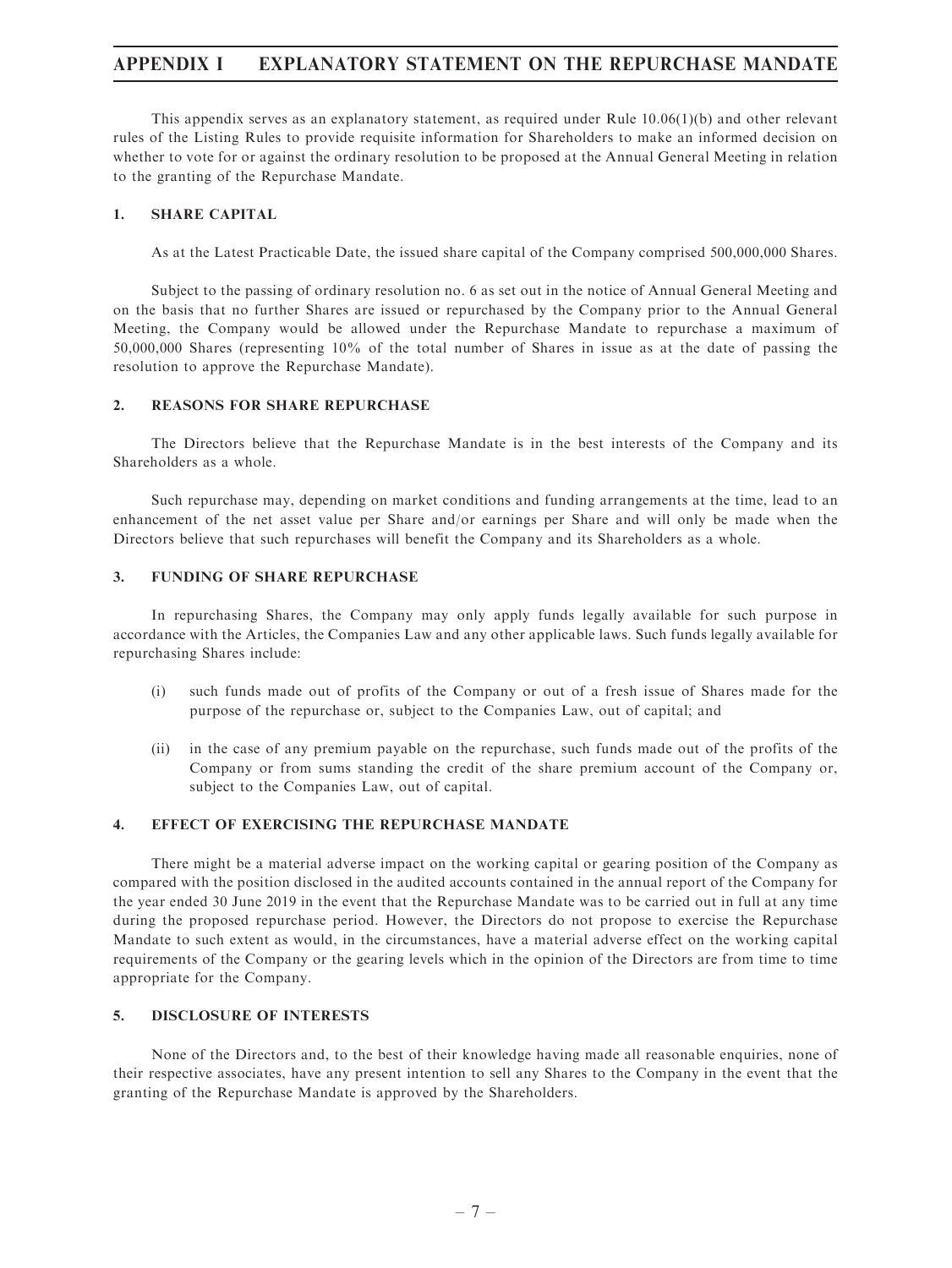### APPENDIX I EXPLANATORY STATEMENT ON THE REPURCHASE MANDATE

#### 6. DIRECTORS' UNDERTAKING

The Directors have undertaken to the Stock Exchange that, so far as the same may be applicable, they will exercise the powers of the Company to make repurchases pursuant to the Repurchase Mandate and in accordance with the Listing Rules and the applicable laws of Cayman Islands.

### 7. TAKEOVERS CODE AND MINIMUM PUBLIC HOLDING

If on the exercise of the power to repurchase Shares pursuant to the Repurchase Mandate, a Shareholder's proportionate interest in the voting rights of the Company increases, such increase will be treated as an acquisition for the purposes of Rule 32 of the Takeovers Code. As a result, a Shareholder or group of Shareholders acting in concert (as defined in the Takeovers Code) could obtain or consolidate control of the Company and become obliged to make a mandatory offer in accordance with Rules 26 and 32 of the Takeovers Code.

As at the Latest Practicable Date, according to the register of the Company kept under section 336 of the SFO, information on the Shareholder who has an interest of 5% or more of the issued share capital of the Company is as below:

| Name                                  | Capacity/Nature of interest                      | Total number of<br>Shares and<br>underlying Shares<br>held as at<br>the Latest<br><b>Practicable Date</b> | Approximate<br>percentage of<br>existing<br>shareholding as at<br>the Latest<br><b>Practicable Date</b> | Approximate<br>percentage of<br>shareholding if<br>Repurchase<br>Mandate is<br>exercised in full |
|---------------------------------------|--------------------------------------------------|-----------------------------------------------------------------------------------------------------------|---------------------------------------------------------------------------------------------------------|--------------------------------------------------------------------------------------------------|
| <b>JBB</b> Jade Investment Limited    | Beneficial owner                                 | 181,816,500                                                                                               | 36.36%                                                                                                  | 40.40%                                                                                           |
| <b>JBB</b> Berlian Investment Limited | Beneficial owner                                 | 161,233,500                                                                                               | 32.25%                                                                                                  | 35.83%                                                                                           |
| Dato' Ng Say Piyu                     | Interest in a controlled<br>corporation (Note 1) | 181,816,500                                                                                               | 36.36%                                                                                                  | $40.40\%$                                                                                        |
|                                       | Interest of spouse <i>(Note 2)</i>               | 161,233,500                                                                                               | 32.25%                                                                                                  | 35.83%                                                                                           |
| Datin Ngooi Leng Swee                 | Interest in a controlled<br>corporation (Note 3) | 161,233,500                                                                                               | 32.25%                                                                                                  | 35.83%                                                                                           |
|                                       | Interest of spouse $(Note 4)$                    | 181,816,500                                                                                               | 36.36%                                                                                                  | $40.40\%$                                                                                        |

Notes:

- (1) Dato' Ng Say Piyu beneficially owns 100% of the share capital of JBB Jade Investment Limited. By virtue of the SFO, Dato' Ng is deemed to be interested in 181,816,500 Shares held by JBB Jade Investment Limited, representing approximately 36.36% of the entire issued share capital of our Company.
- (2) Dato' Ng Say Piyu is the spouse of Datin Ngooi Leng Swee. Accordingly, Dato' Ng Say Piyu is deemed, or taken to be, interested in all the Shares in which Datin Ngooi Leng Swee is interested for the purpose of SFO.
- (3) Datin Ngooi Leng Swee beneficially owns 100% of the share capital of JBB Berlian Investment Limited. By virtue of the SFO, Datin Ngooi is deemed to be interested in 161,233,500 Shares held by JBB Berlian Investment Limited, representing approximately 32.25% of the entire issued share capital of our Company.
- (4) Datin Ngooi Leng Swee is the spouse of Dato' Ng. Accordingly, Datin Ngooi Leng Swee is deemed, or taken to be, interested in all the Shares in which Dato' Ng Say Piyu is interested for the purpose of SFO.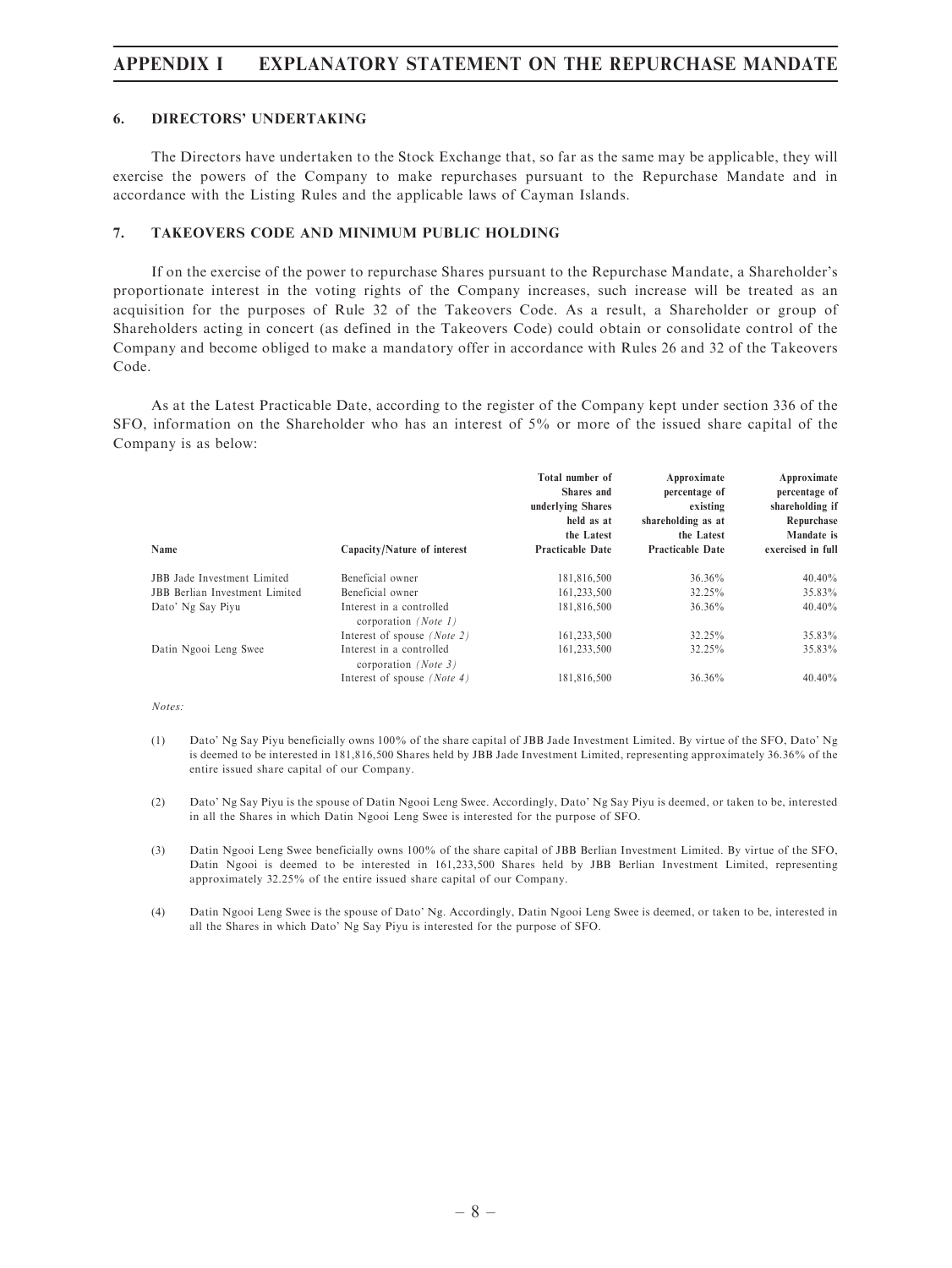### APPENDIX I EXPLANATORY STATEMENT ON THE REPURCHASE MANDATE

On the basis that no new Shares are issued or repurchased prior to the Annual General Meeting and assuming that there would not be changes in the total number of Shares in issue prior to the repurchase of the Shares and each of Shareholders set out above would not dispose of their respective Shares nor acquire additional Shares prior to any repurchase of Shares, the Directors are not aware of any Shareholder or group of Shareholders acting in concert (as defined in the Takeovers Code) who will become obliged to make a mandatory offer under Rule 26 of the Takeovers Code if the Repurchase Mandate is exercised in full.

The Directors do not propose to exercise the Repurchase Mandate to such an extent as would, in the circumstances, cause any Shareholder or group of Shareholders acting in concert to become obliged to make a mandatory offer in accordance with Rule 26 of the Takeovers Code. Save as aforesaid, the Directors are not aware of any consequence which would arise under the Takeovers Code as a consequence of any repurchase pursuant to the Repurchase Mandate.

The Directors have no intention to exercise the Repurchase Mandate to such an extent that will result in the number of Shares in hands of public falling below the prescribed minimum percentage of 25% of the entire issued share capital of the Company.

### 8. SHARE REPURCHASE MADE BY THE COMPANY

The Company had not repurchased any of its Shares (whether on the Stock Exchange or otherwise) in the six months preceding the Latest Practicable Date.

#### 9. CONNECTED PERSON

No connected person (as defined in the Listing Rules) has notified the Company that he or she has a present intention to sell Shares to the Company, or has undertaken not to do so, in the event that the Repurchase Mandate is approved by the Shareholders.

#### 10. MARKET PRICES OF SHARES

The highest and lowest prices at which the Shares have been traded on the Stock Exchange from 10 May 2019, being the commencement date of dealing in the Shares on the Stock Exchange, and up to the Latest Practicable Date were as follows:

|                                                  | Share prices             |      |
|--------------------------------------------------|--------------------------|------|
|                                                  | <b>Highest</b><br>Lowest |      |
|                                                  | HK\$                     | HK\$ |
| May 2019 (Since the listing of the Shares of     |                          |      |
| the Company on 10 May 2019)                      | 1.33                     | 0.95 |
| June 2019                                        | 1.26                     | 1.18 |
| July 2019                                        | 1.21                     | 1.12 |
| August 2019                                      | 1.18                     | 1.01 |
| September 2019                                   | 1.18                     | 0.98 |
| October 2019 (up to the Latest Practicable Date) | 1.19                     | 1.00 |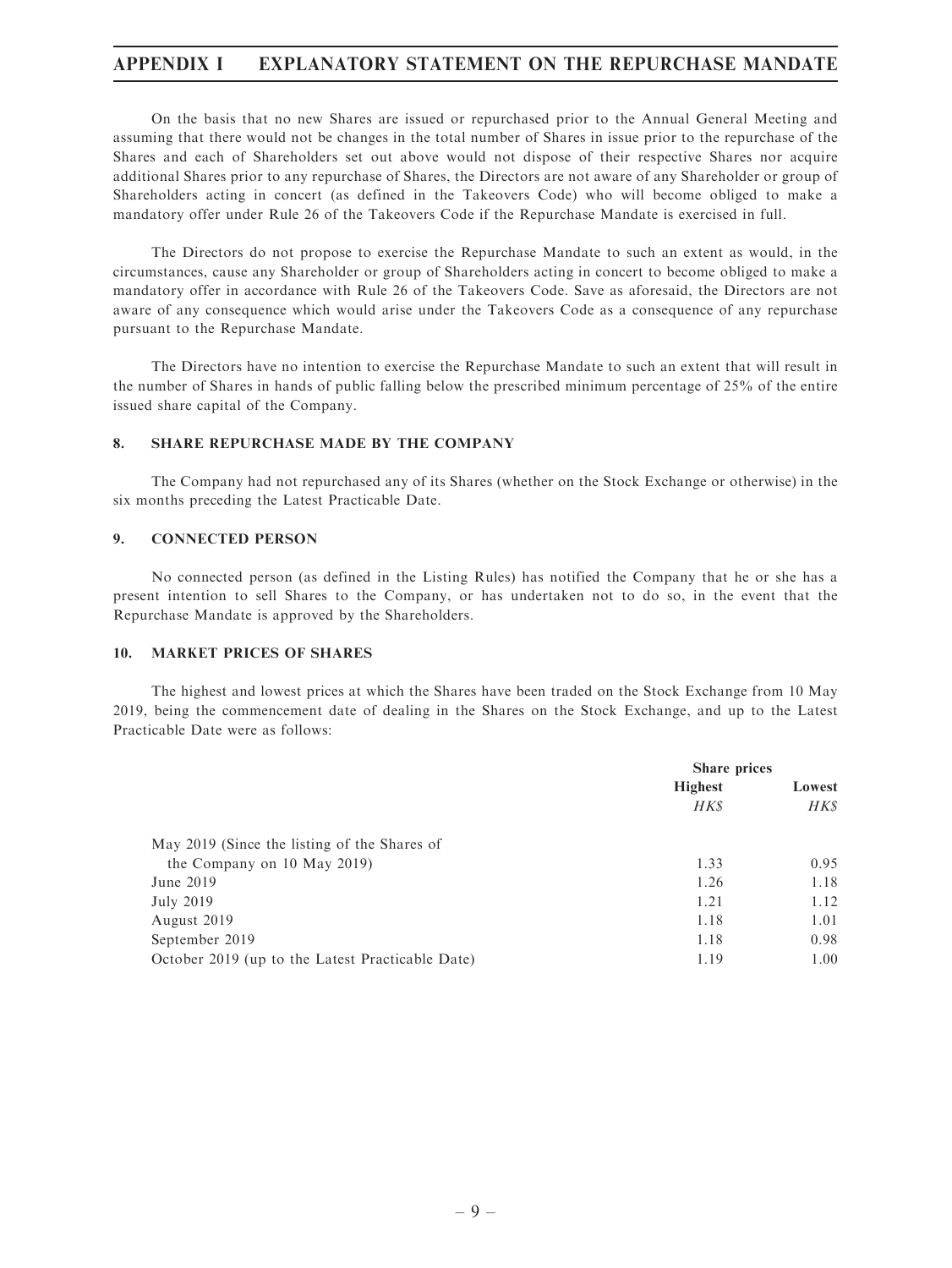The following are details of the Directors who will retire and being eligible, offer themselves for re-election at the Annual General Meeting:

#### 1. Dato' Ng Say Piyu — Executive Director

Dato' Ng Say Piyu (''Dato' Ng''), aged 66, is the co-founder of our Group and has been appointed as our Chairman and executive Director since 30 April 2018. Dato' Ng is primarily responsible for overall business planning, corporate strategies and overall management of our Group. Dato' Ng is also the chairman of Nomination Committee, member of Remuneration Committee and a director of various subsidiaries of the Company.

Dato' Ng has over 39 years of experience in the construction industry. From 1980 to 1983, he was a quantity surveyor in Jabatan Kerja Raya (Public Works Department Malaysia), during which he was mainly responsible for negotiation, procurement and construction management. From 1983 to 1993, Dato' Ng briefly worked as a project manager in PC Holdings Sdn. Bhd., a construction company in Malaysia; and subsequently served in SBBU Sdn. Bhd. (a subsidiary of Urban Development Authority Malaysia) with his last position as a senior project manager, where he was responsible for managing property development projects. From 1994 to 1997, he was appointed as a director of Idealland Sdn. Bhd., a company engaged in mixed property development projects. From 1998 to 2006, he became an entrepreneur actively investing in mixed property development in Malaysia. Since 2007, he began actively investing in the business of sand processing and trading.

Dato' Ng graduated from the Polytechnic of Wales (presently known as University of Glamorgan), United Kingdom, with a Bachelor of Science in Quantity Surveying in July 1980.

Dato' Ng is the spouse of Datin Ngooi Leng Swee ("Datin Ngooi") (a non-executive Director), and the uncle of Mr. Lam Fung Eng (an executive Director) and Mr. Ng Chong Boon (an executive Director).

Dato' Ng was a director of the following company incorporated in Malaysia prior to their dissolution, details of which are set out below:

| Name of company                        | <b>Principal business activity</b><br>prior to dissolution | Date of dissolution | Company status            |
|----------------------------------------|------------------------------------------------------------|---------------------|---------------------------|
| Cameron Shanghai (M) Sdn. Bhd. Dormant |                                                            | 9 August 2011       | Dissolved by striking off |

To the best of our Directors' knowledge, information and belief having made reasonable enquiries, there was no judgment or findings of fraud, dishonesty, any misconduct or wrongful act on the part of Dato' Ng involved in the dissolution of Cameron Shanghai (M) Sdn. Bhd., and as at the Latest Practicable Date, there was no outstanding liability or ongoing claim or litigation against Dato' Ng in his capacity as a director prior to its dissolution. Dato' Ng also confirmed that Cameron Shanghai (M) Sdn. Bhd. was solvent at the time of its dissolution.

As at the Latest Practicable Date, Dato' Ng is a director and controlling shareholder of JBB Jade Investment Limited which has corporate interests in 181,816,500 Shares while Datin Ngooi, spouse of Dato' Ng, is a director and controlling shareholder of JBB Berlian Investment Limited which has corporate interests in 161,233,500 Shares, representing 36.3633% and 32.2467%, respectively, of the Shares within the meaning of Part XV of the SFO.

Save as disclosed above, Dato' Ng did not hold any directorships in any listed public companies the securities of which are listed on any securities market in Hong Kong or overseas in the last three years and does not hold any other positions with the Company or other members of the Group.

Save as disclosed above, Dato' Ng does not have any relationships with any Directors, senior management, substantial or controlling Shareholders of the Company nor any interests in the Shares within the meaning of Part XV of the SFO as at the Latest Practicable Date.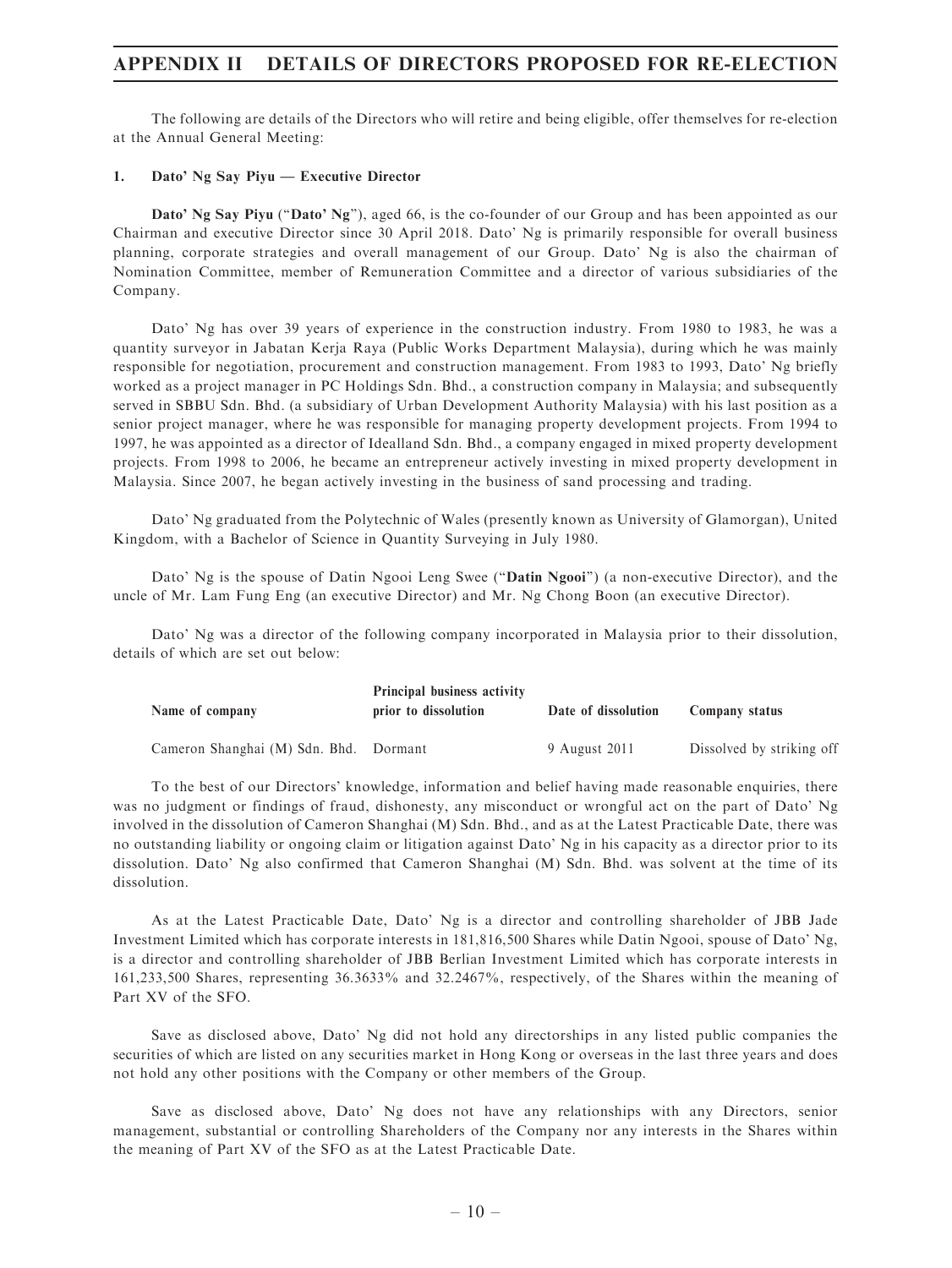Dato' Ng has entered into a service agreement with the Company in relation to his appointment as an executive Director for a three-year period effective from 10 May 2019 and it can be terminated with three months' notice. Dato' Ng is entitled to an annual emolument of HK\$120,000 for acting as the Director and/or committee member of the Company and a bonus at the discretion of the Board for each financial year of the Company, which is covered in the service agreement. His emoluments as directors of the Group and his discretionary bonus would be determined with reference to various factors such as his experience, duties and responsibilities of Dato' Ng, the Group's performance for the financial year concerned and the prevailing market conditions and based on the recommendation from the remuneration committee of the Company. His directorship is subject to retirement by rotation and re-election at the annual general meeting in accordance with the Articles.

Save as disclosed above, Dato' Ng is not aware of any other matters that need to be brought to the attention of the holders of securities of the Company nor is there any information to be disclosed by the Company pursuant to any of the requirements under the rule  $13.51(2)(h)$  to  $13.51(2)(v)$  of the Listing Rules.

#### 2. Mr. Lam Fung Eng — Executive Director

Mr. Lam Fung Eng (''Mr. Lam''), aged 43, has been appointed as our executive Director since 10 May 2018. Mr. Lam is primarily responsible for overall corporate strategies and policies formulation, business development and general management of our Group. He is currently a director of various subsidiaries of the Company.

Mr. Lam has over 19 years of experience in contract management in Malaysia's construction industry. Prior to joining our Group, Mr. Lam was a contract executive from November 1999 to August 2001 in Perwik Sdn. Bhd., in which he was responsible for the preparation of tender and negotiation with subcontractors and suppliers. From September 2001 to December 2003, he worked in Kumpulan Jayaputera Sdn. Bhd. with his last position as an assistant contract manager, and was responsible for assisting in the contract management of construction projects. From April 2004 to April 2008, he served as a contract manager of Prosmier Construction Sdn. Bhd., during which he was responsible of pre and post-contract management, including tender procurement and site valuation. From May 2008 to April 2012, he was appointed as a director of Full Alliance Sdn. Bhd., during which he was primarily responsible for overseeing the contract department of the company.

Mr. Lam graduated from the Nottingham Trent University, United Kingdom, with a Bachelor of Science majoring in quantity surveying in June 2000.

Mr. Lam is the nephew of Dato' Ng (an executive Director) and Datin Ngooi (a non-executive Director), and a cousin of Mr. Ng Chong Boon (an executive Director).

Mr. Lam was a director of the following companies incorporated in Malaysia prior to their dissolution, details of which are set out below:

| Name of company                   | Principal business activity prior<br>to dissolution/liquidation | Date of dissolution/<br>issuance of winding-up order | Company status            |
|-----------------------------------|-----------------------------------------------------------------|------------------------------------------------------|---------------------------|
| Risi Stone Construction Sdn. Bhd. | Retaining wall specialist                                       | 10 July 2012                                         | Dissolved by striking off |
| Hai Fong Aquaculture Sdn. Bhd.    | Nil                                                             | 9 January 2014                                       | Dissolved by striking off |
| Full Alliance Sdn. Bhd.           | General contractor                                              | 29 September 2014                                    | Compulsory winding up     |

Save as Full Alliance Sdn. Bhd. which has been dissolved by compulsory winding up, Mr. Lam confirmed that the above companies were solvent at the time of them being dissolved.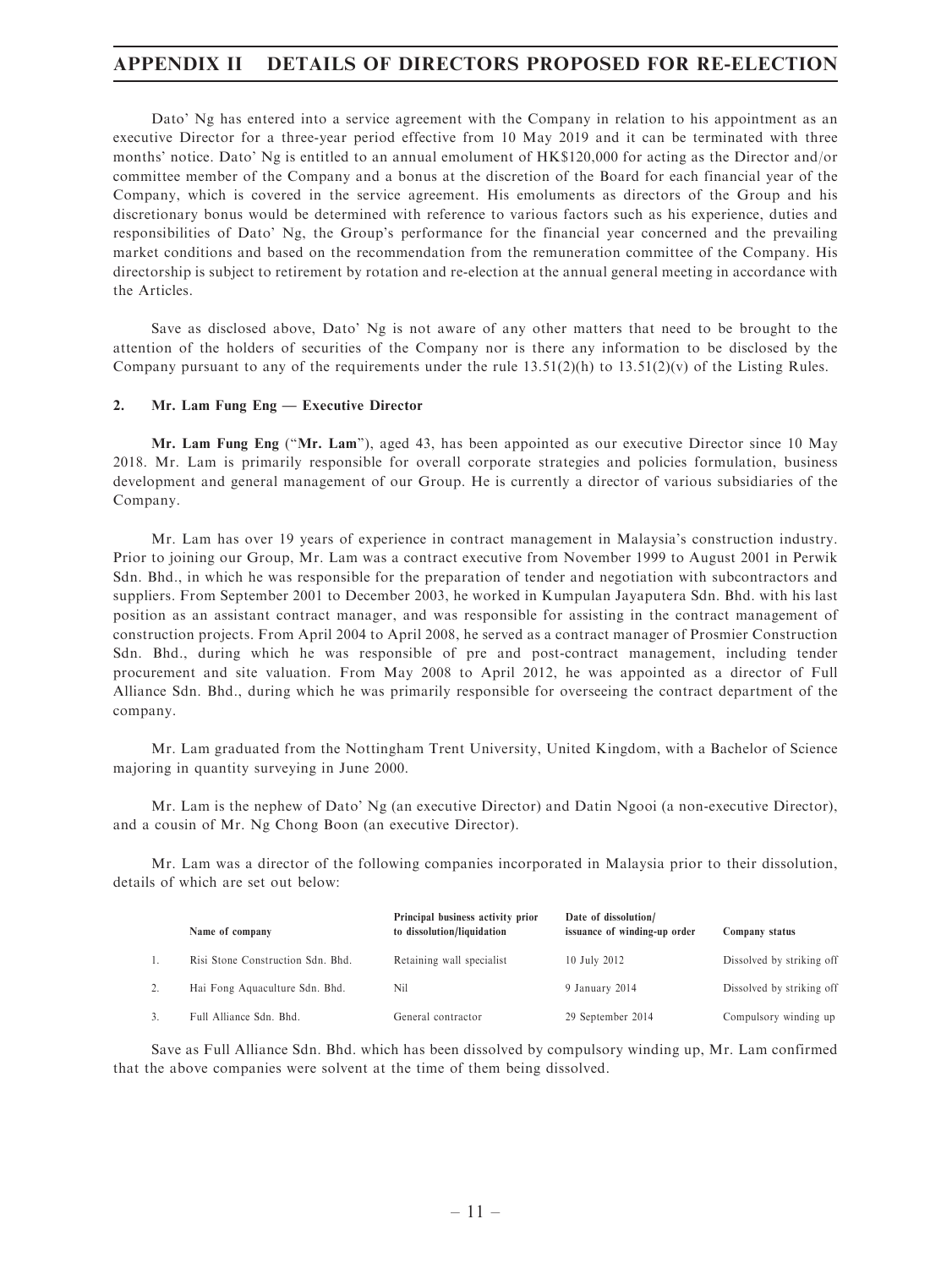### Winding-up Order against Full Alliance Sdn. Bhd. (''Full Alliance'') of which Mr. Lam was one of the three directors

Under Rule  $13.51(2)(1)$  of the Listing Rules, a director must disclose his/her directorship in any company which has been dissolved or put into liquidation (otherwise than by a member's voluntary winding-up) or bankruptcy or been the subject of analogous proceeding during the period when he/she was one of its directors.

Full Alliance was incorporated in Malaysia on 29 February 2008 as a general contractor. Mr. Lam was appointed as the director of Full Alliance on 27 March 2008 and owned 20% interest of the company. On 11 August 2014 and 9 September 2014, compulsory winding-up proceedings were initiated separately against Full Alliance upon the petitions filed by two creditors (the "Creditors"), seeking a court order to wind up Full Alliance on the grounds that it was indebted to the Creditors in a sum of RM2,537,380.31 and RM285,770.30 respectively (the "Claims"), and that Full Alliance was insolvent and unable to pay its debts. Full Alliance was ordered to be wound up by the High Court of Malaysia on 29 September 2014.

Mr. Lam confirmed that (i) Full Alliance was not able to meet its financial commitments as a result of the significant increase in the operational costs, as well as the low receivables turnover ratio contributed by a number of customers who failed to pay on time; (ii) he was mainly focusing on the contractual management of the company before his resignation and was not involved on the day-to-day management of Full Alliance, while the two directors other than Mr. Lam, who were independent third parties and business acquaintances of Mr. Lam, were responsible for daily operational and financial management of Full Alliance; and (iii) Mr. Lam fully cooperated with the Creditors once he was aware of the winding-up proceedings against Full Alliance, and on 21 December 2015 and 28 April 2016, he has fully settled with the Creditors all the outstanding amount in respect of which he acted as a guarantor, and the Creditors confirmed that they had ceased proceedings against Mr. Lam. To the best of our Directors' knowledge, information and belief having made reasonable enquiries, there was no judgment or findings of fraud, dishonesty, any misconduct or wrongful act on the part of Mr. Lam involved in the dissolution of Full Alliance.

As at the Latest Practicable Date, there was no outstanding liability or ongoing claim or litigation against Mr. Lam in his capacity as a director of the aforementioned companies prior to their respective dissolutions.

Save as disclosed above, Mr. Lam did not hold any directorships in any listed public companies the securities of which are listed on any securities market in Hong Kong or overseas in the last three years and does not hold any other positions with the Company or other members of the Group.

Save as disclosed above, Mr. Lam does not have any relationships with any Directors, senior management, substantial or controlling Shareholders of the Company nor any interests in the Shares within the meaning of Part XV of the SFO as at the Latest Practicable Date.

Mr. Lam has entered into a service agreement with the Company in relation to his appointment as an executive Director for a three-year period effective from 10 May 2019 and it can be terminated with three months' notice. Mr. Lam is entitled to an annual emolument of HK\$120,000 for acting as the Director and/or committee member of the Company and a bonus at the discretion of the Board for each financial year of the Company, which is covered in the service agreement. His emoluments as directors of the Group and his discretionary bonus would be determined with reference to various factors such as his experience, duties and responsibilities of Mr. Lam, the Group's performance for the financial year concerned and the prevailing market conditions and based on the recommendation from the remuneration committee of the Company. His directorship is subject to retirement by rotation and re-election at the annual general meeting in accordance with the Articles.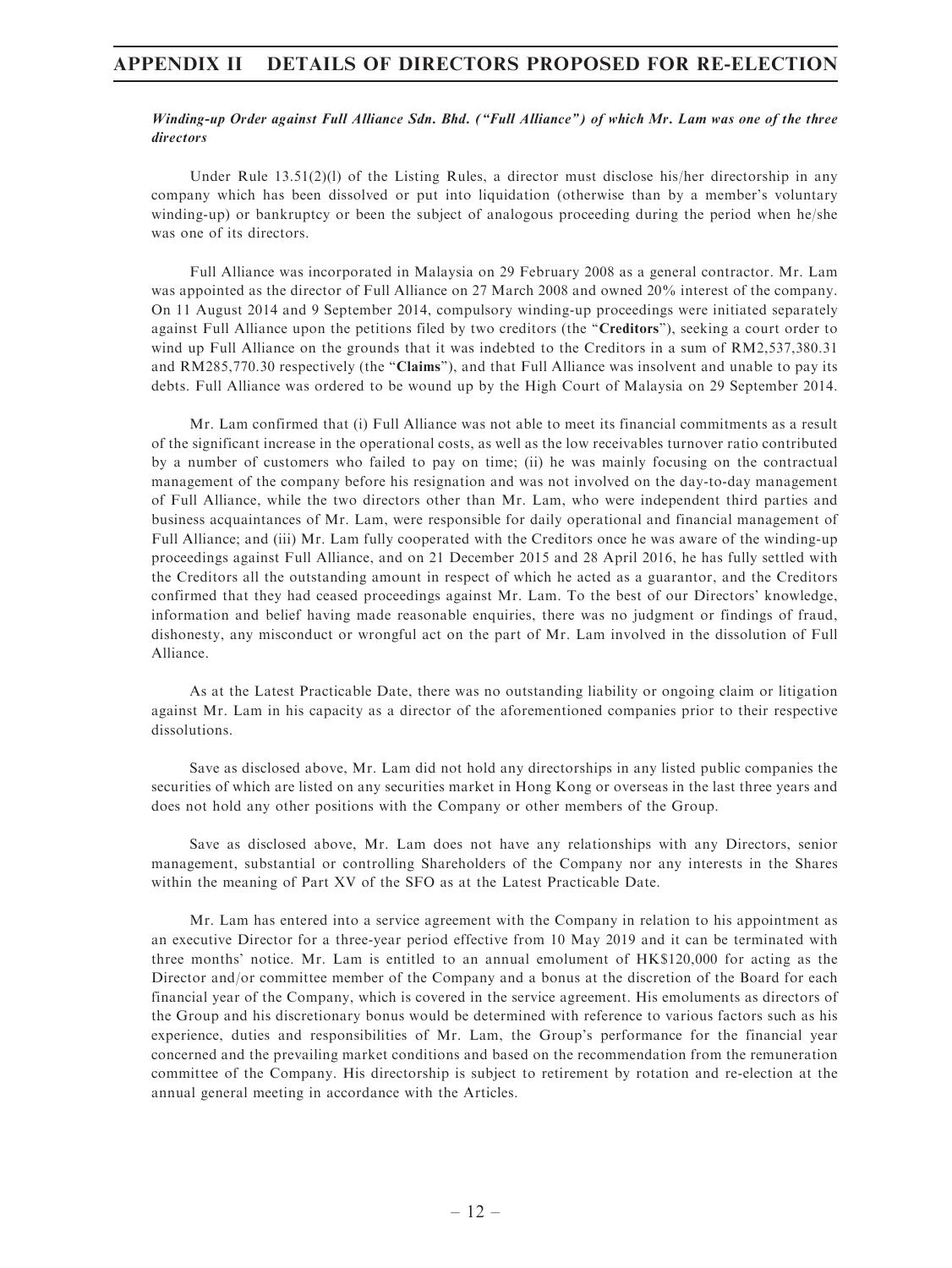Save as disclosed above, Mr. Lam is not aware of any other matters that need to be brought to the attention of the holders of securities of the Company nor is there any information to be disclosed by the Company pursuant to any of the requirements under the rule  $13.51(2)(h)$  to  $13.51(2)(v)$  of the Listing Rules.

#### 3. Mr. Ng Chong Boon — Executive Director

Mr. Ng Chong Boon ("Mr. Ng"), aged 48, has been appointed as our executive Director since 10 May 2018. Mr. Ng is primarily responsible for the overall management of our business operation as well as project management and supervision. He is currently a director of various subsidiaries of the Company. Mr. Ng has over 24 years of experience in project management in Malaysia's construction industry. Prior to joining our Group, he was a quantity surveyor from January 1995 to February 1996 in JB Bergabung Consult, a consulting quantity surveying firm, and was mainly responsible for tender preparation. From March 1996 to May 1997, he served as a senior project executive of Seri Alam Properties Sdn. Bhd., a company engaged in mixed property development, and was responsible for risk management and operation of construction projects. From May 1997 to May 2000, he served as a contract manager of Dubon Berhad, a construction company, and was responsible for overseeing project operation and financial management of projects. From June 2000 to April 2011, he served as a project manager of SSB Construction Sdn. Bhd., a construction company, where he was responsible for conducting general project management.

Mr. Ng graduated from Glasgow Caledonian University, United Kingdom, with a Bachelor of Science majoring in quantity surveying in November 1995.

Mr. Ng is the nephew of Dato' Ng (an executive Director) and Datin Ngooi (a non-executive Director), and a cousin of Mr. Lam (an executive Director).

Save as disclosed above, Mr. Ng did not hold any directorships in any listed public companies the securities of which are listed on any securities market in Hong Kong or overseas in the last three years and does not hold any other positions with the Company or other members of the Group.

Save as disclosed above, Mr. Ng does not have any relationships with any Directors, senior management, substantial or controlling Shareholders of the Company nor any interests in the Shares within the meaning of Part XV of the SFO as at the Latest Practicable Date.

Mr. Ng has entered into a service agreement with the Company in relation to his appointment as an executive Director for a three-year period effective from 10 May 2019 and it can be terminated with three months' notice. Mr. Ng is entitled to an annual emolument of HK\$120,000 for acting as the Director and/or committee member of the Company and a bonus at the discretion of the Board for each financial year of the Company, which is covered in the service agreement. His emoluments as directors of the Group and his discretionary bonus would be determined with reference to various factors such as his experience, duties and responsibilities of Mr. Ng, the Group's performance for the financial year concerned and the prevailing market conditions and based on the recommendation from the remuneration committee of the Company. His directorship is subject to retirement by rotation and re-election at the annual general meeting in accordance with the Articles.

Save as disclosed above, Mr. Ng is not aware of any other matters that need to be brought to the attention of the holders of securities of the Company nor is there any information to be disclosed by the Company pursuant to any of the requirements under the rule  $13.51(2)(h)$  to  $13.51(2)(v)$  of the Listing Rules.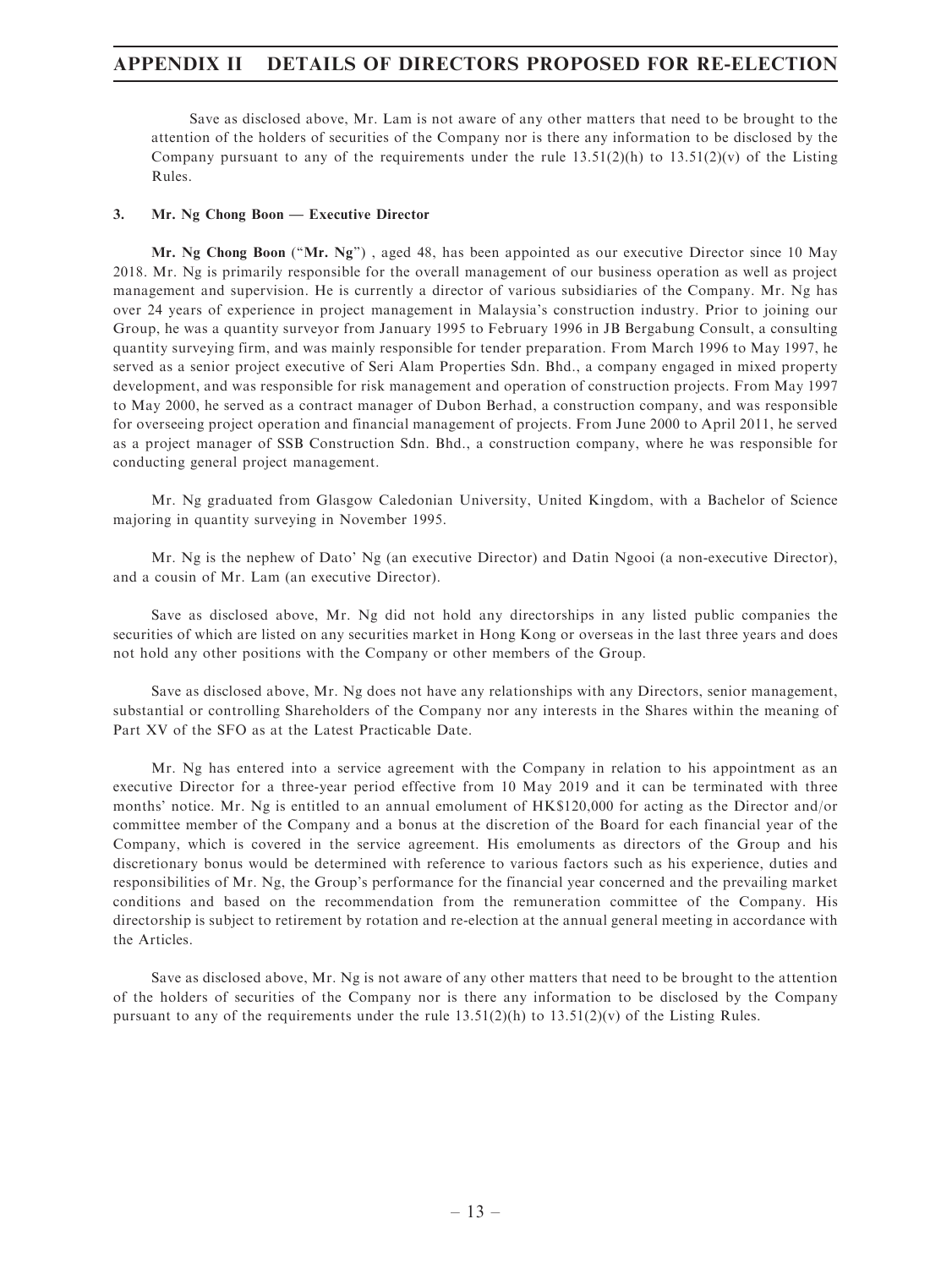#### 4. Datin Ngooi — Non-executive Director

Datin Ngooi, aged 65, has been appointed as our non-executive Director since 30 April 2018. Datin Ngooi is primarily responsible for the overall strategic management and corporate development. She is the co-founder of our Group and has been serving as a director of JBB Builders (M) Sdn. Bhd. (''JBB Builders'') since its incorporation. Datin Ngooi has over 24 years of experience in management. From 1995 to 2000, Datin Ngooi was a senior IT manager of Malaysia Shipyard & Engineering Sdn. Bhd., a company engaged in ship repairing and conversion, where she was responsible for planning and directing the responsibilities of the IT department. In May 1996, she founded Computer Landmark Sdn. Bhd. (presently known as JBB Builders) and commenced business of computers trading in the capacity of a director. She remained as a director of JBB Builders since it commenced business as a subcontractor in the marine construction industry in 2012.

Datin Ngooi graduated from Aston University, United Kingdom, with a Bachelor of Science majoring in computer science in June 1982.

Datin Ngooi is the spouse of Dato' Ng (an executive Director), and the aunt of Mr. Lam (an executive Director) and Mr. Ng (an executive Director).

Datin Ngooi was a director of the following company incorporated in Malaysia prior to its dissolution, details of which are set out below:

| Name of company                        | <b>Principal business activity</b><br>prior to dissolution | Date of dissolution | Company status            |  |
|----------------------------------------|------------------------------------------------------------|---------------------|---------------------------|--|
| Cameron Shanghai (M) Sdn. Bhd. Dormant |                                                            | 9 August 2011       | Dissolved by striking off |  |

To the best of our Directors' knowledge, information and belief having made reasonable enquiries, there was no judgment or findings of fraud, dishonesty, any misconduct or wrongful act on the part of Datin Ngooi involved in the dissolution of Cameron Shanghai (M) Sdn. Bhd., and as at the Latest Practicable Date, there was no outstanding liability or ongoing claim or litigation against Datin Ngooi in her capacity as a director prior to its dissolution. Datin Ngooi also confirmed that Cameron Shanghai (M) Sdn. Bhd. was solvent at the time of its dissolution.

As at the Latest Practicable Date, Datin Ngooi is a director and controlling shareholder of JBB Berlian Investment Limited which has corporate interests in 161,233,500 Shares while Dato' Ng, spouse of Datin Ngooi, is a director and controlling shareholder of JBB Jade Investment Limited which has corporate interests in 181,816,500 Shares, representing 32.2467% and 36.3633%, respectively, of the Shares within the meaning of Part XV of the SFO.

Save as disclosed above, Datin Ngooi did not hold any directorships in any listed public companies the securities of which are listed on any securities market in Hong Kong or overseas in the last three years and does not hold any other positions with the Company or other members of the Group.

Save as disclosed above, Datin Ngooi does not have any relationships with any Directors, senior management, substantial or controlling Shareholders of the Company nor any interests in the Shares within the meaning of Part XV of the SFO as at the Latest Practicable Date.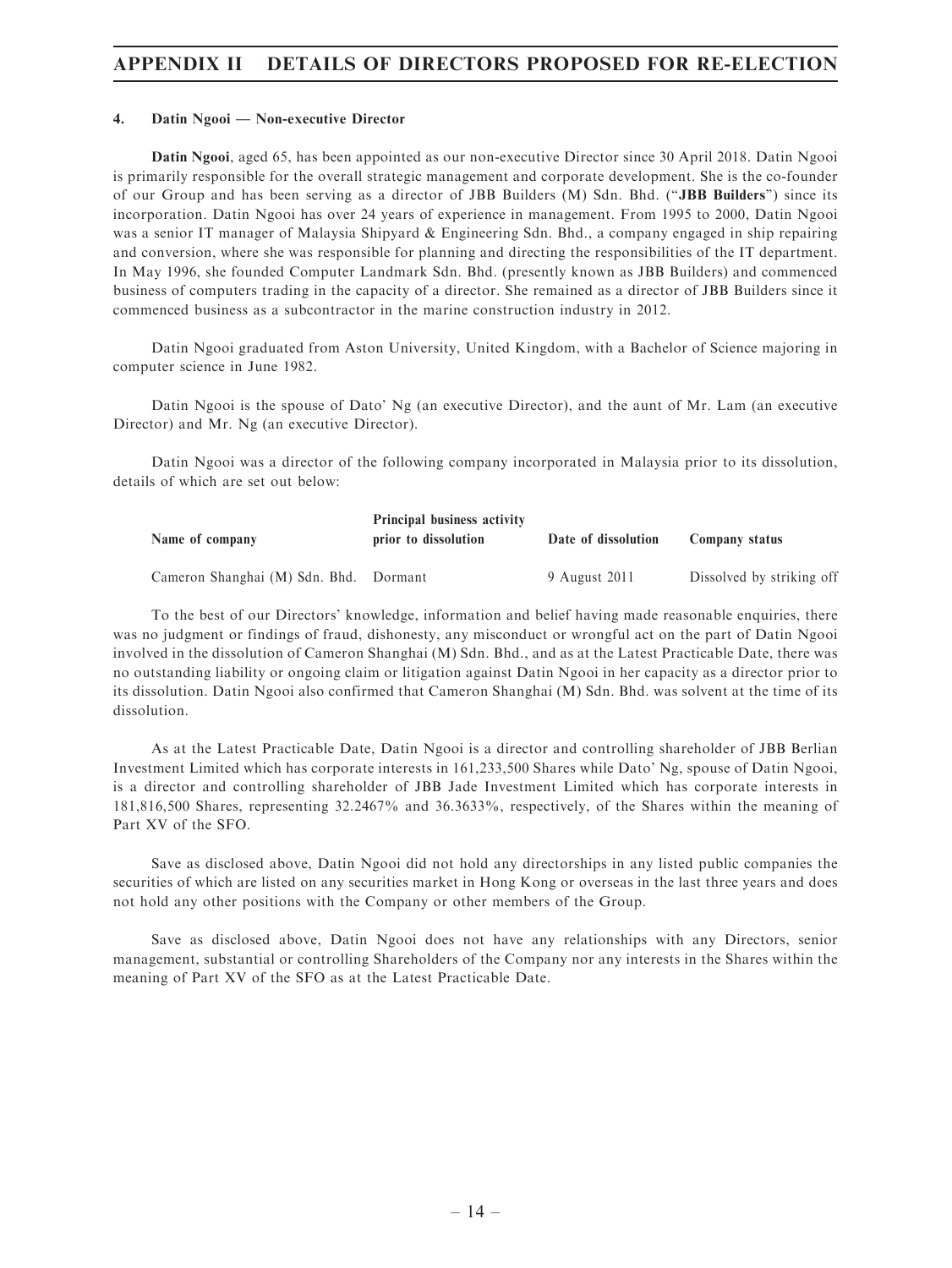Datin Ngooi has entered into a service agreement with the Company in relation to her appointment as a non-executive Director of the Company for a three-year period effective from 10 May 2019 and it can be terminated with three months' notice. Datin Ngooi is entitled to an annual emolument of HK\$120,000 for acting as the Director and/or committee member of the Company and a bonus at the discretion of the Board for each financial year of the Company, which is covered in the service agreement. Her emoluments as directors of the Group and her discretionary bonus would be determined with reference to various factors such as her experience, duties and responsibilities of Datin Ngooi, the Group's performance for the financial year concerned and the prevailing market conditions and based on the recommendation from the remuneration committee of the Company. Her directorship is subject to retirement by rotation and re-election at the annual general meeting in accordance with the Articles.

Save as disclosed above, Datin Ngooi is not aware of any other matters that need to be brought to the attention of the holders of securities of the Company nor is there any information to be disclosed by the Company pursuant to any of the requirements under the rule  $13.51(2)(h)$  to  $13.51(2)(v)$  of the Listing Rules.

#### 5. Mr. Tai Lam Shin — Independent non-executive Director

Mr. Tai Lam Shin (''Mr. Tai''), aged 62, has been appointed as our independent non-executive Director since 11 April 2019. He is mainly responsible for supervising and providing independent judgement to our Board. He is also the chairman of Audit Committee and Remuneration Committee and a member of Nomination Committee. Mr. Tai has over 35 years of experience in management and accounting services. From January 1984 to January 2007, Mr. Tai worked at Ernst & Young with his last position being a senior manager, and he was responsible for overseeing accounting and financial activities, as well as advising his clients on corporate governance matters. From April 2008 to December 2016, he served as an audit director of Moore Stephens Associates & Co., and was responsible for providing audit services to public and private companies of various industries. Since June 2014, Mr. Tai has been serving as an independent non-executive director of Keck Seng (Malaysia) Berhad, a company listed on Bursa Malaysia (stock code: 3476). Since June 2016, he has also been serving as an independent non-executive director of MCE Holdings Berhad, a company listed on Bursa Malaysia (stock code: 7004), and is currently the chairman of its nomination and remuneration committee. On 1 July 2019, Mr. Tai is appointed as an independent non-executive director and chairman of its audit committee of White Horse Berhad, a company listed on Bursa Malaysia (stock code: 5009).

Mr. Tai has been admitted as a Chartered Accountant of the Malaysian Institute of Accountants (MIA) in June 1987, and has been certified as a Fellow of The Chartered Association of Certified Accountants (FCCA), United Kingdom in February 1992.

Mr. Tai was a director of the following companies incorporated in Malaysia prior to their dissolution, details of which are set out below:

| Name of company                      | Principal business activity<br>prior to dissolution        | Date of dissolution | Company status            |
|--------------------------------------|------------------------------------------------------------|---------------------|---------------------------|
| Delta Technology (M) Sdn. Bhd.       | Industrial compounds, chemicals<br>and electronic products | 31 December 1998    | Dissolved by Registrar    |
| Cascade Building Materials Sdn. Bhd. | Dormant                                                    | 4 August 2011       | Dissolved by striking off |

To the best of our Directors' knowledge, information and belief having made reasonable enquiries, there was no judgment or findings of fraud, dishonesty, any misconduct or wrongful act on the part of Mr. Tai involved in the dissolution of the aforementioned companies, and as at the Latest Practicable Date, there was no outstanding liability or ongoing claim or litigation against Mr. Tai in his capacity as a director prior to their dissolution. Mr. Tai also confirmed that the above companies were solvent at the time of them being dissolved.

Save as disclosed above, Mr. Tai did not hold any directorships in any listed public companies the securities of which are listed on any securities market in Hong Kong or overseas in the last three years and does not hold any other positions with the Company or other members of the Group.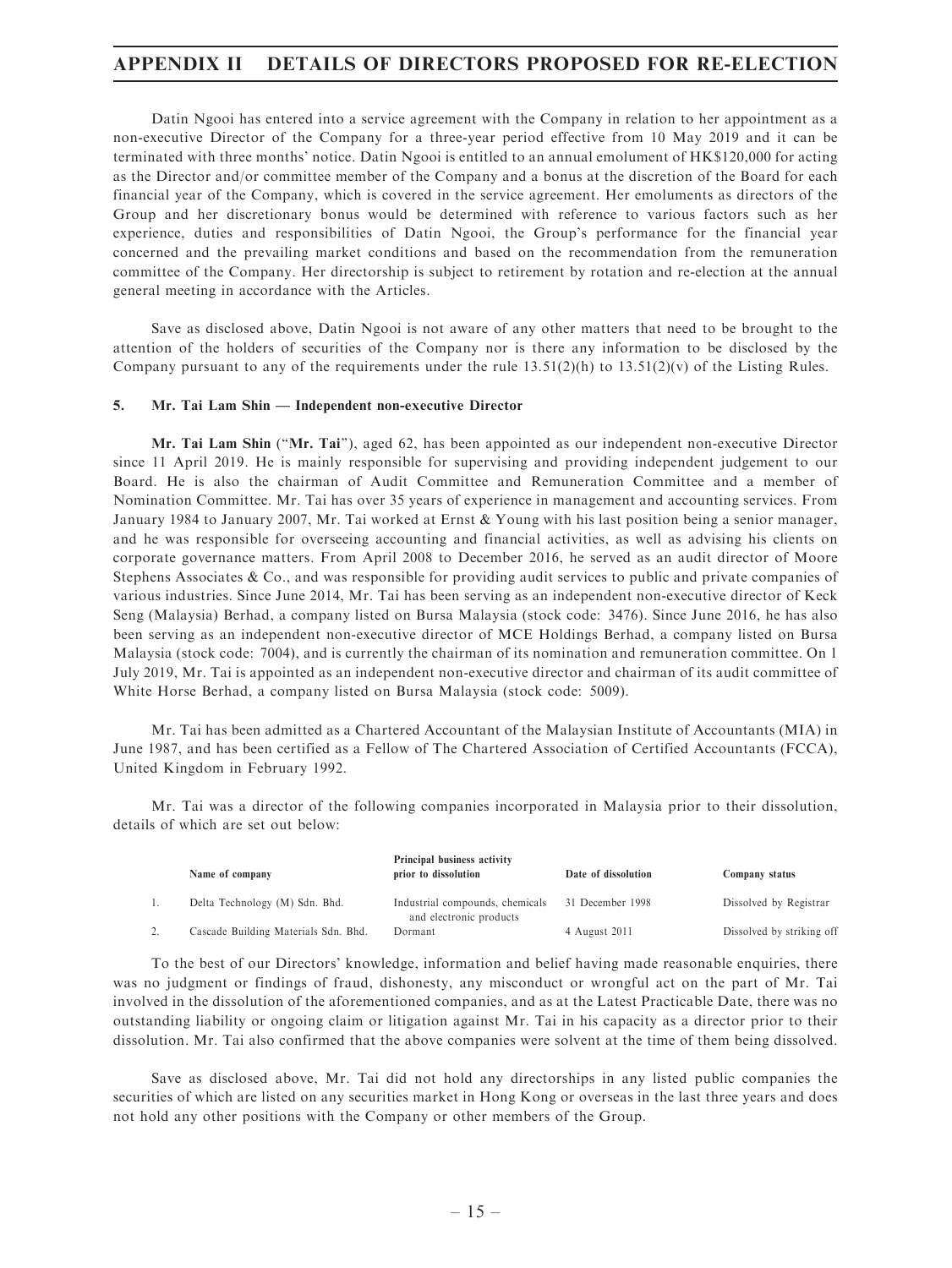Save as disclosed above, Mr. Tai does not have any relationships with any Directors, senior management, substantial or controlling Shareholders of the Company nor any interests in the Shares within the meaning of Part XV of the SFO as at the Latest Practicable Date.

Mr. Tai has entered into a letter of appointment with the Company in relation to his appointment as an independent non-executive Director of the Company for a three-year period effective from 10 May 2019 and terminates with three months' notice. Mr. Tai is entitled to an annual emolument of HK\$120,000 for acting as the Director and/or committee member of the Company, which is covered in the letter of appointment. His emoluments as Director would be determined with reference to various factors such as his experience, duties and responsibilities of Mr. Tai, the prevailing market conditions and based on the recommendation from the remuneration committee of the Company. His directorship is subject to retirement by rotation and re-election at the annual general meeting in accordance with the Articles.

Save as disclosed above, Mr. Tai is not aware of any other matters that need to be brought to the attention of the holders of securities of the Company nor is there any information to be disclosed by the Company pursuant to any of the requirements under the rule  $13.51(2)(h)$  to  $13.51(2)(v)$  of the Listing Rules.

#### 6. Mr. Wong Kwok Wai, Albert — Independent non-executive Director

Mr. Wong Kwok Wai, Albert (黃國偉) (''Mr. Wong''), aged 60, has been appointed as our independent non-executive Director since 11 April 2019. He is mainly responsible for supervising and providing independent judgement to our Board. He is also a member of the Audit Committee, Remuneration Committee and Nomination Committee. Mr. Wong has extensive experience in accounting and assurances. Since December 2009, he has been serving as the managing director of Yong Zheng CPA Limited, an accounting firm, and was responsible for overseeing the audit works. Since June 2017, Mr. Wong has been serving as the chairman, chief executive officer and executive director of Shen You Holdings Limited, a company listed on GEM of the Stock Exchange (stock code: 8377). On 31 May 2019, Mr. Wong is appointed as an independent non-executive director of Yi Hua Holdings Limited, a company listed on the Main Board (stock code: 2213), and is current the chairman of its audit committee and member of its nomination and remuneration committee.

Mr. Wong received his higher diploma in accountancy from the Hong Kong Polytechnic (presently known as Hong Kong Polytechnic University) in November 1982. He was admitted as a fellow of the Hong Kong Institute of Certified Public Accountants and as an associate of the Institute of Chartered Accountants in England and Wales in November 1992 and February 2008, respectively. Mr. Wong served on the Panel B of the disciplinary panel of the Hong Kong Institute of Certified Public Accountants from February 2005 to February 2018, and previously served on various committees, including administration and finance committee, China affairs committee, disciplinary panel, ethics committee, legal committee and taxation committee. He was the president of the Hong Kong Institute of Accredited Accounting Technicians Limited from May 1995 to June 1998, and became its honorary life member since June 1999.

Mr. Wong was a director of the following company incorporated in Hong Kong prior to its dissolution, details of which are set out below:

| Name of company        | <b>Principal business activity</b><br>prior to dissolution | Date of dissolution | Company status                        |
|------------------------|------------------------------------------------------------|---------------------|---------------------------------------|
| Armago Company Limited | Trading of garment                                         | 8 December 2011     | Dissolved by<br>deregistration (Note) |

Note: Under section 291AA of the Predecessor Companies Ordinance, an application for de-registration can only be made if (a) all the members of such company agreed to such de-registration; (b) such company has never commenced business or operation, or has ceased to carry on business or ceased operation for more than three months immediately before the application and (c) such company has no outstanding liabilities.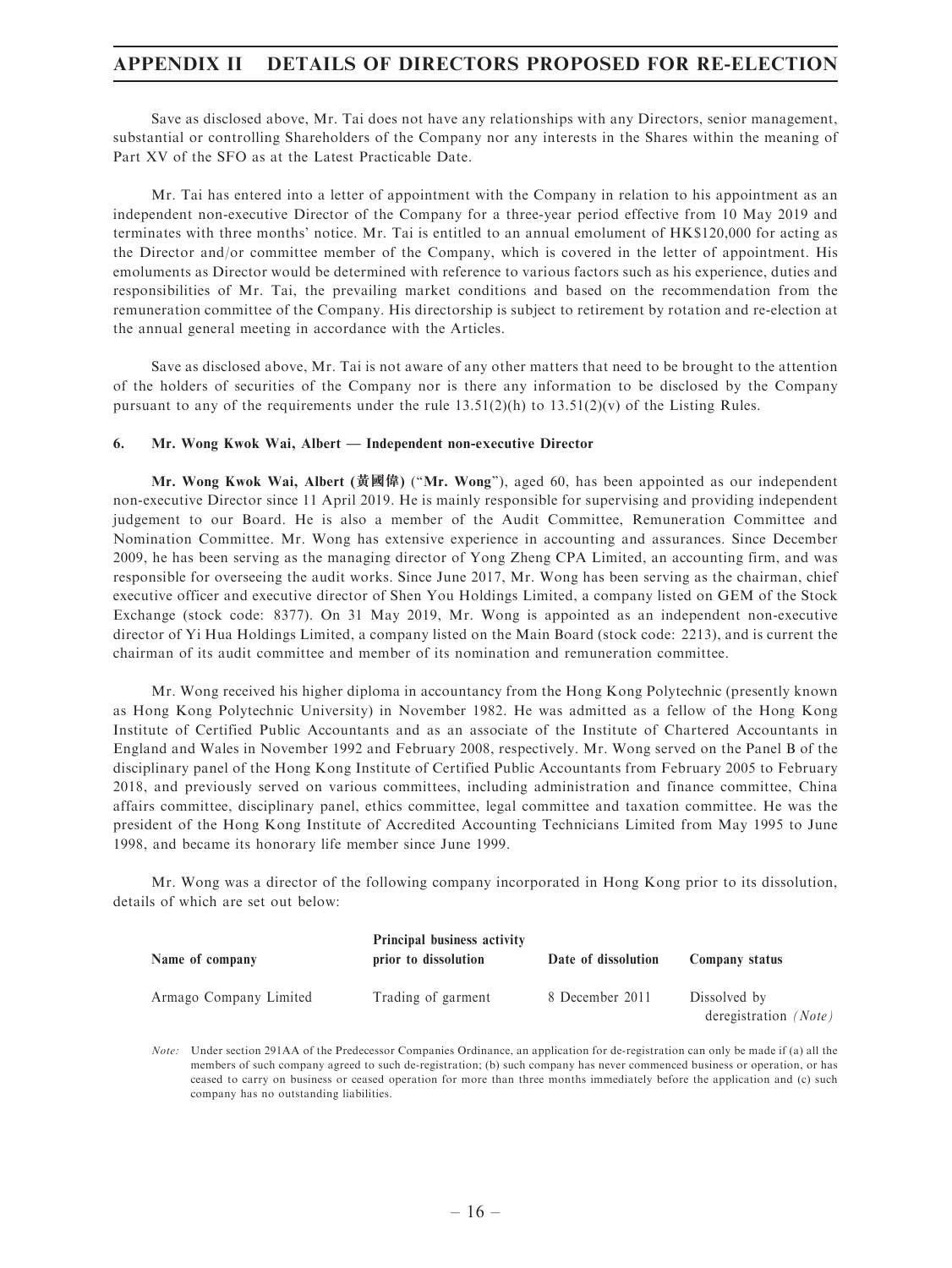To the best of our Directors' knowledge, information and belief having made reasonable enquiries, there was no judgment or findings of fraud, dishonesty, any misconduct or wrongful act on the part of Mr. Wong involved in the dissolution of Armago Company Limited, and as at the Latest Practicable Date, there was no outstanding liability or ongoing claim or litigation against Mr. Wong in his capacity as a director prior to its dissolution. Mr. Wong also confirmed that Armago Company Limited was solvent at the time of its dissolution.

Save as disclosed above, Mr. Wong did not hold any directorships in any listed public companies the securities of which are listed on any securities market in Hong Kong or overseas in the last three years and does not hold any other positions with the Company or other members of the Group.

Save as disclosed above, Mr. Wong does not have any relationships with any Directors, senior management, substantial or controlling Shareholders of the Company nor any interests in the Shares within the meaning of Part XV of the SFO as at the Latest Practicable Date.

Mr. Wong has entered into a letter of appointment with the Company in relation to his appointment as an independent non-executive Director of the Company for a three-year period effective from 10 May 2019 and it can be terminated with three months' notice. Mr. Wong is entitled to an annual emolument of HK\$120,000 for acting as the Director and/or committee member of the Company, which is covered in the letter of appointment. His emoluments as Director would be determined with reference to various factors such as his experience, duties and responsibilities of Mr. Wong, the prevailing market conditions and based on the recommendation from the remuneration committee of the Company. His directorship is subject to retirement by rotation and re-election at the annual general meeting in accordance with the Articles.

Save as disclosed above, Mr. Wong is not aware of any other matters that need to be brought to the attention of the holders of securities of the Company nor is there any information to be disclosed by the Company pursuant to any of the requirements under the rule  $13.51(2)(h)$  to  $13.51(2)(v)$  of the Listing Rules.

#### 7. Ms. Chan Pui Kwan — Independent non-executive Director

Ms. Chan Pui Kwan (陳佩君) ("Ms. Chan"), aged 53, has been appointed as our independent non-executive Director since 11 April 2019. She is mainly responsible for supervising and providing independent judgement to our Board. She is also a member of the Audit Committee, Remuneration Committee and Nomination Committee. Ms. Chan has over 17 years of experience in the corporate consultancy industry. In April 2002, she founded SINOVA Management Consultancy Limited (later renamed to ANT-SINOVA (Hong Kong) Limited), a company engaged in the provision of advice and support to investors entering into the PRC market, and remained as the chief executive officer until September 2012. Since September 2012, Ms. Chan was appointed as the chief executive officer of Delta Think (HK) Limited, a company engaged in the provision of business development consultancy services to private and public companies. Since July 2014, she has been serving as the non-executive director of DT Capital Limited, a company listed on the Main Board (stock code: 356), and was subsequently appointed as the chairman of its board in July 2014.

Ms. Chan has been acting as a licensed representative of Hua Yu Investment Management Limited for Type 6 (Advising on Corporate Finance) and Type 9 (Asset Management) regulated activities since June 2016 and September 2015 respectively. Ms. Chan also actively participates in community service and holds advisory positions in various institutions. She is currently a member of the Competition Commission (Hong Kong). She is also acting as a general committee member, chairman of women executive club, as well as the chairman of the Europe committee of the Hong Kong General Chamber of Commerce. In addition, she has been serving as an adviser for Les Beatitudes, a social enterprise that supports underprivileged women who want to work in a more flexible arrangement while taking home with some earnings. In December 2009, Ms. Chan was selected as one of ''China's 100 Outstanding Female Entrepreneurs''.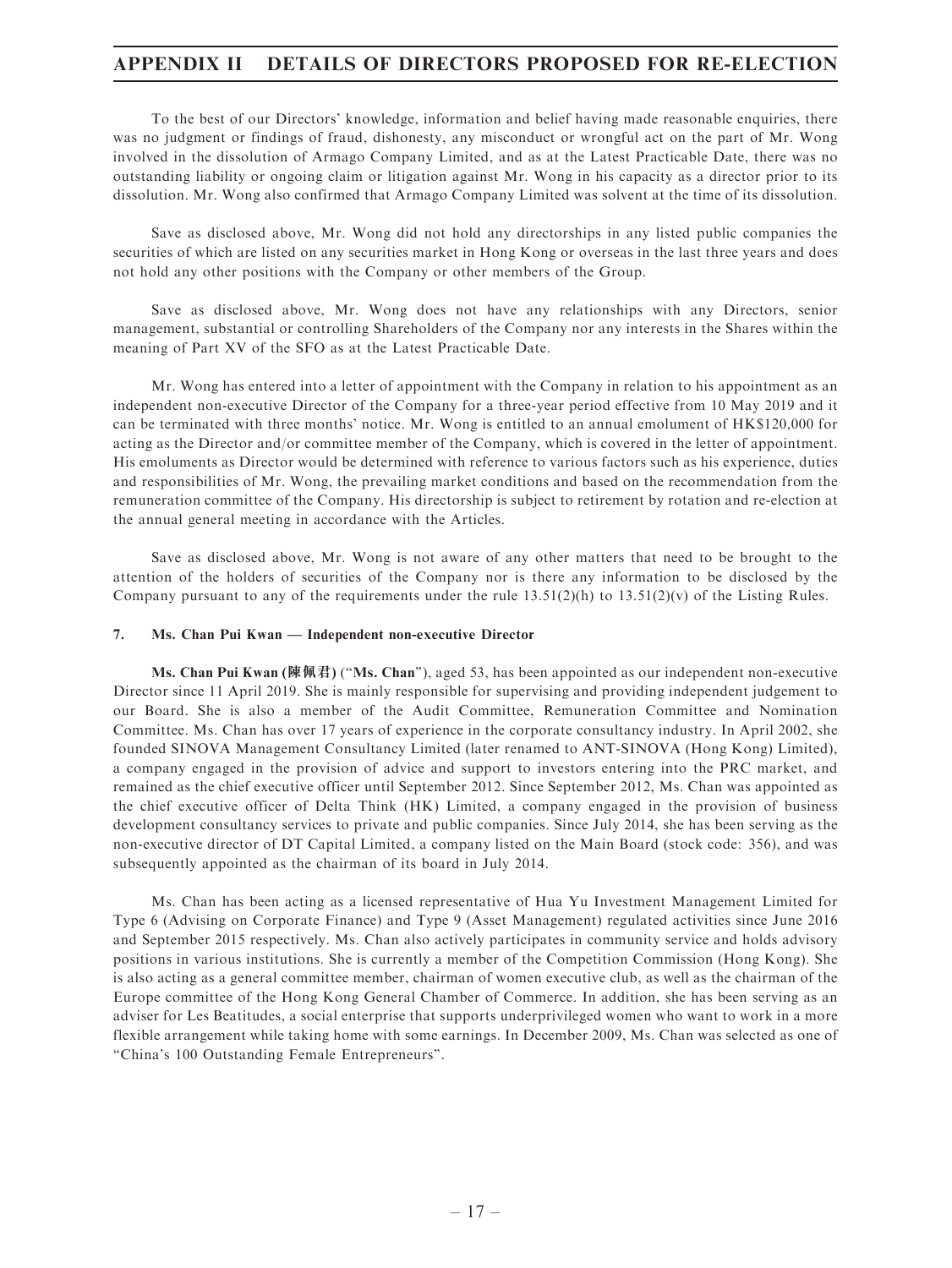Ms. Chan was a director of the following companies incorporated in Hong Kong prior to their dissolution, details of which are set out below:

|     | Name of company               | Principal business activity<br>prior to dissolution | Date of dissolution | Company status                            |
|-----|-------------------------------|-----------------------------------------------------|---------------------|-------------------------------------------|
| -1. | Legend Wise Limited           | Property holding                                    | 24 September 2004   | Dissolved by striking off <i>(Note 1)</i> |
| 2.  | Meccano Far East Limited      | Coffee maker design                                 | 13 March 2009       | Dissolved by deregistration (Note 2)      |
| 3.  | Jenneo Limited                | Investment holding                                  | 29 May 2009         | Dissolved by deregistration (Note 2)      |
| 4.  | Solidwood Limited             | Timber trading                                      | 30 October 2009     | Dissolved by deregistration (Note 2)      |
| 5.  | Eurochine Limited             | Recruitment consulting                              | 12 March 2010       | Dissolved by deregistration (Note 2)      |
| 6.  | CNG Global Publishing Limited | Publishing                                          | 26 March 2010       | Dissolved by deregistration (Note 2)      |
| 7.  | Sinova Publishing Limited     | Publishing                                          | 26 March 2010       | Dissolved by deregistration (Note 2)      |
| 8.  | Sinova Ventures Limited       | Investment holding                                  | 26 March 2010       | Dissolved by deregistration (Note 2)      |
| 9.  | One2 Ticketing Limited        | Ticketing                                           | 23 June 2017        | Dissolved by deregistration (Note 3)      |
| 10. | One2 Entertainment Limited    | Entertainment                                       | 20 April 2018       | Dissolved by deregistration (Note 3)      |
| -11 | DT Entertainment Limited      | Entertainment                                       | 15 May 2019         | Dissolved by deregistration (Note 2)      |

Notes:

- (1) Under section 291 of the Predecessor Companies Ordinance, where the Registrar of Companies has reasonable cause to believe that a company is not carrying on business or in operation, the Registrar may strike the name of the company off the register after the expiration of a specified period.
- (2) Under section 291AA of the Predecessor Companies Ordinance, an application for de-registration can only be made if (a) all the members of such company agreed to such de-registration; (b) such company has never commenced business or operation, or has ceased to carry on business or ceased operation for more than three months immediately before the application and (c) such company has no outstanding liabilities.
- (3) Under section 751 of the Companies Ordinance, an application for deregistration can only be made if in addition to the conditions for section 291AA of the Predecessor Companies Ordinance mentioned above, (a) the company is not a party to any legal proceedings; (b) the company's assets do not consist of any immovable property situate in Hong Kong; (c) if the company is a holding company, none of its subsidiary's assets consist of any immovable property situate in Hong Kong; and (d) the company is not a company specified under section 749 of the Companies Ordinance.

To the best of our Directors' knowledge, information and belief having made reasonable enquiries, there was no judgment or findings of fraud, dishonesty, any misconduct or wrongful act on the part of Ms. Chan involved in the dissolution of the aforementioned companies, and as at the Latest Practicable Date, there was no outstanding liability or ongoing claim or litigation against Ms. Chan in her capacity as a director prior to its dissolution. Ms. Chan also confirmed that the above companies were solvent at the time of their dissolution.

Save as disclosed above, Ms. Chan did not hold any directorships in any listed public companies the securities of which are listed on any securities market in Hong Kong or overseas in the last three years and does not hold any other positions with the Company or other members of the Group.

Save as disclosed above, Ms. Chan does not have any relationships with any Directors, senior management, substantial or controlling Shareholders of the Company nor any interests in the Shares within the meaning of Part XV of the SFO as at the Latest Practicable Date.

Ms. Chan has entered into a letter of appointment with the Company in relation to his appointment as an independent non-executive Director of the Company for a three-year period effective from 10 May 2019 and it can be terminated with three months' notice. Ms. Chan is entitled to an annual emolument of HK\$120,000 for acting as the Director and/or committee member of the Company, which is covered in the letter of appointment. Her emoluments as Director would be determined with reference to various factors such as her experience, duties and responsibilities of Ms. Chan, the prevailing market conditions and based on the recommendation from the remuneration committee of the Company. Her directorship is subject to retirement by rotation and reelection at the annual general meeting in accordance with the Articles.

Save as disclosed above, Ms. Chan is not aware of any other matters that need to be brought to the attention of the holders of securities of the Company nor is there any information to be disclosed by the Company pursuant to any of the requirements under the rule  $13.51(2)(h)$  to  $13.51(2)(v)$  of the Listing Rules.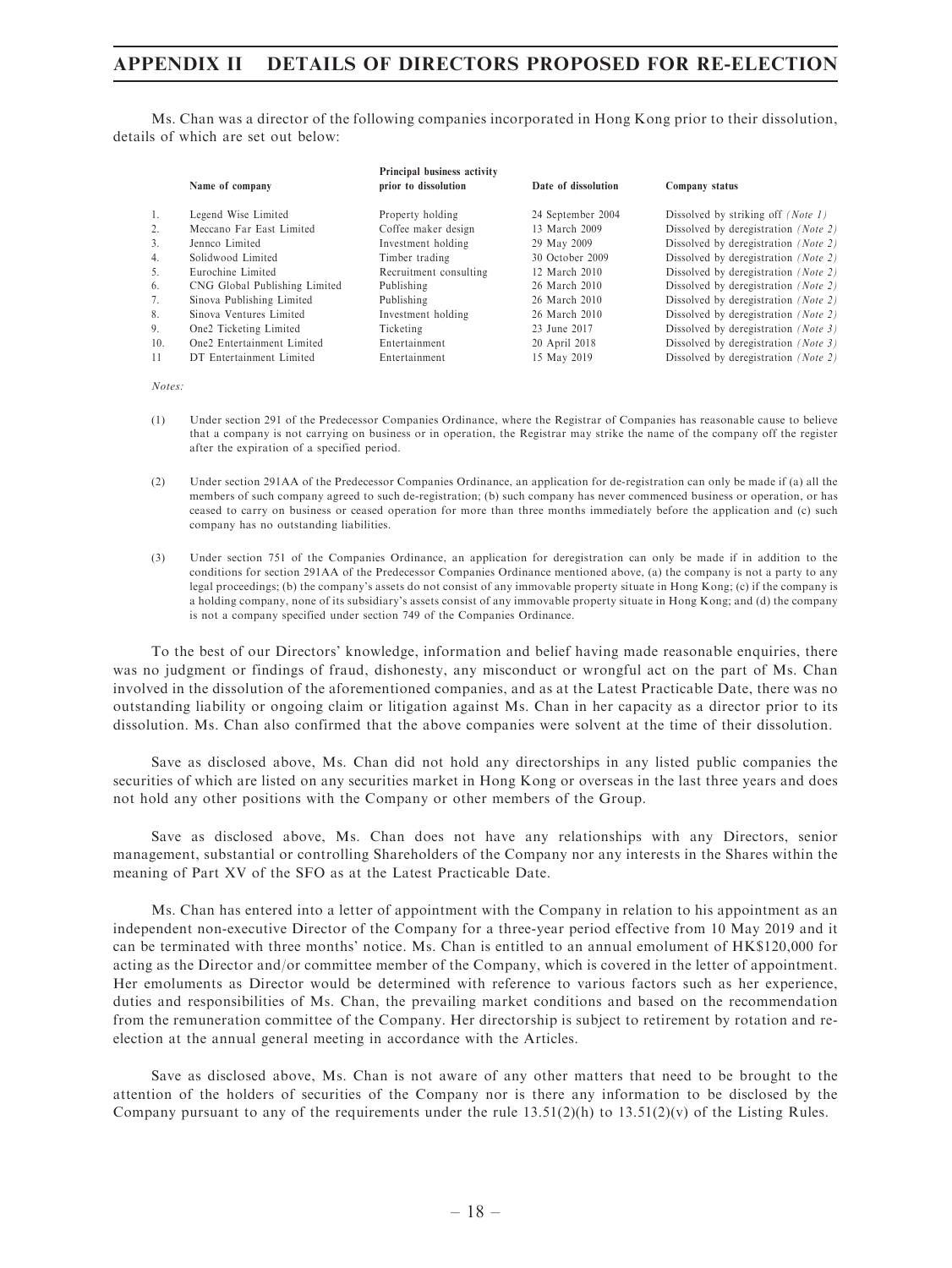

# JBB Builders International Limited

(Incorporated in the Cayman Islands with limited liability)

### (Stock code: 1903)

NOTICE IS HEREBY GIVEN that an annual general meeting of JBB Builders International Limited (the ''Company'') will be held at 24/F, Admiralty Centre I, 18 Harcourt Road, Hong Kong on Wednesday, 20 November 2019 at 11: 00 a.m. for the following purposes:

### ORDINARY BUSINESS

- 1. To receive and consider the audited consolidated financial statements of the Company and its subsidiaries and the reports of the directors of the Company (the "Directors") and the auditor of the Company for the year ended 30 June 2019.
- 2. To consider and declare a final dividend of HK\$0.02 per share of HK\$0.01 (the "Share(s)") each in the issued share capital of the Company for the year ended 30 June 2019.
- 3. To re-elect the following Directors and authorise the board of Directors (the ''Board'') to fix the Directors' remuneration:
	- a. Dato' Ng Say Piyu as an executive Director;
	- b. Mr. Lam Fung Eng as an executive Director;
	- c. Mr. Ng Chong Boon as an executive Director;
	- d. Datin Ngooi Leng Swee as a non-executive Director;
	- e. Mr. Tai Lam Shin as an independent non-executive Director;
	- f. Mr. Wong Kwok Wai, Albert as an independent non-executive Director; and
	- g. Ms. Chan Pui Kwan as an independent non-executive Director.
- 4. To re-appoint Crowe (HK) CPA Limited as the auditor of the Company and to authorise the Board to fix the auditor's remuneration.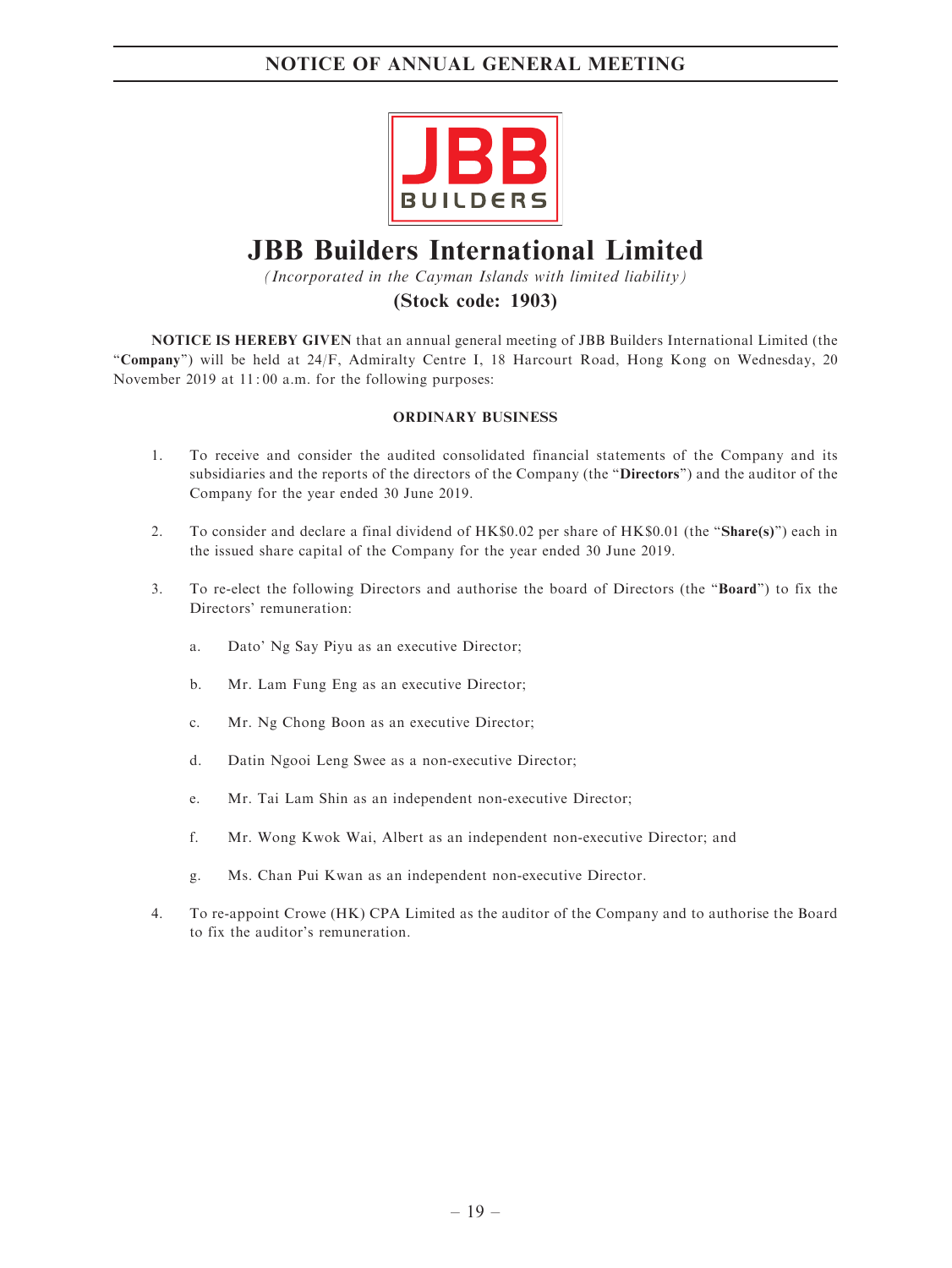#### SPECIAL BUSINESS

5. To consider as special business and, if thought fit, pass with or without amendments, the following resolution as an ordinary resolution:

### ''THAT:

- (a) subject to paragraph (c) of this resolution below and pursuant to the Rules Governing the Listing of Securities on The Stock Exchange of Hong Kong Limited (''Listing Rules''), the exercise by the Directors during the Relevant Period (as hereinafter defined) of all the powers of the Company to allot, issue and deal with additional Shares in the share capital of the Company and to make or grant offers, agreements and options (including bonds, warrants, debentures and other securities which carry rights to subscribe for or are convertible into Shares) which would or might require the exercise of such power be and is hereby generally and unconditionally approved;
- (b) the approval in paragraph (a) of this resolution above shall be in addition to any other authorisation given to the Directors and shall authorise the Directors during the Relevant Period (as hereinafter defined) to make or grant offers, agreements and options (including warrants, bonds, debentures and other securities which carry rights to subscribe for or are convertible into Shares) which would or might require the exercise of such powers either during or after the end of the Relevant Period;
- (c) the total number of Shares allotted, issued or dealt with or agreed conditionally or unconditionally to be allotted, issued or dealt with (whether pursuant to an option or otherwise) by the Directors pursuant to the approval in paragraph (a) of this resolution above, other than (i) a Rights Issue (as hereinafter defined); (ii) exercise of rights of subscription or conversion under the terms of any warrants, bonds, debentures or other securities issued by the Company which carry rights to subscribe for or are convertible into Shares of the Company; (iii) an issue of Shares under any option scheme or similar arrangement for the time being adopted for the grant or issue to employees of the Company and/or any of its subsidiaries or any other eligible person(s) of Shares or rights to acquire shares; or (iv) an issue of Shares as scrip dividends pursuant to the articles of association of the Company, from time to time, shall not exceed 20% of the total number of Shares in issue as at the date of passing this resolution, and the said approval shall be limited accordingly; and
- (d) for the purpose of this resolution,

''Relevant Period'' means the period from the passing of this Resolution until whichever is the earliest of:

- (i) the conclusion of the next annual general meeting of the Company;
- (ii) the expiration of the period within which the next annual general meeting of the Company is required by the articles of association of the Company (the ''Articles of Association'') or any applicable laws of the Cayman Islands to be held; or
- (iii) the date on which the authority set out in this resolution is varied or revoked by an ordinary resolution of the shareholders of the Company in a general meeting of the Company; and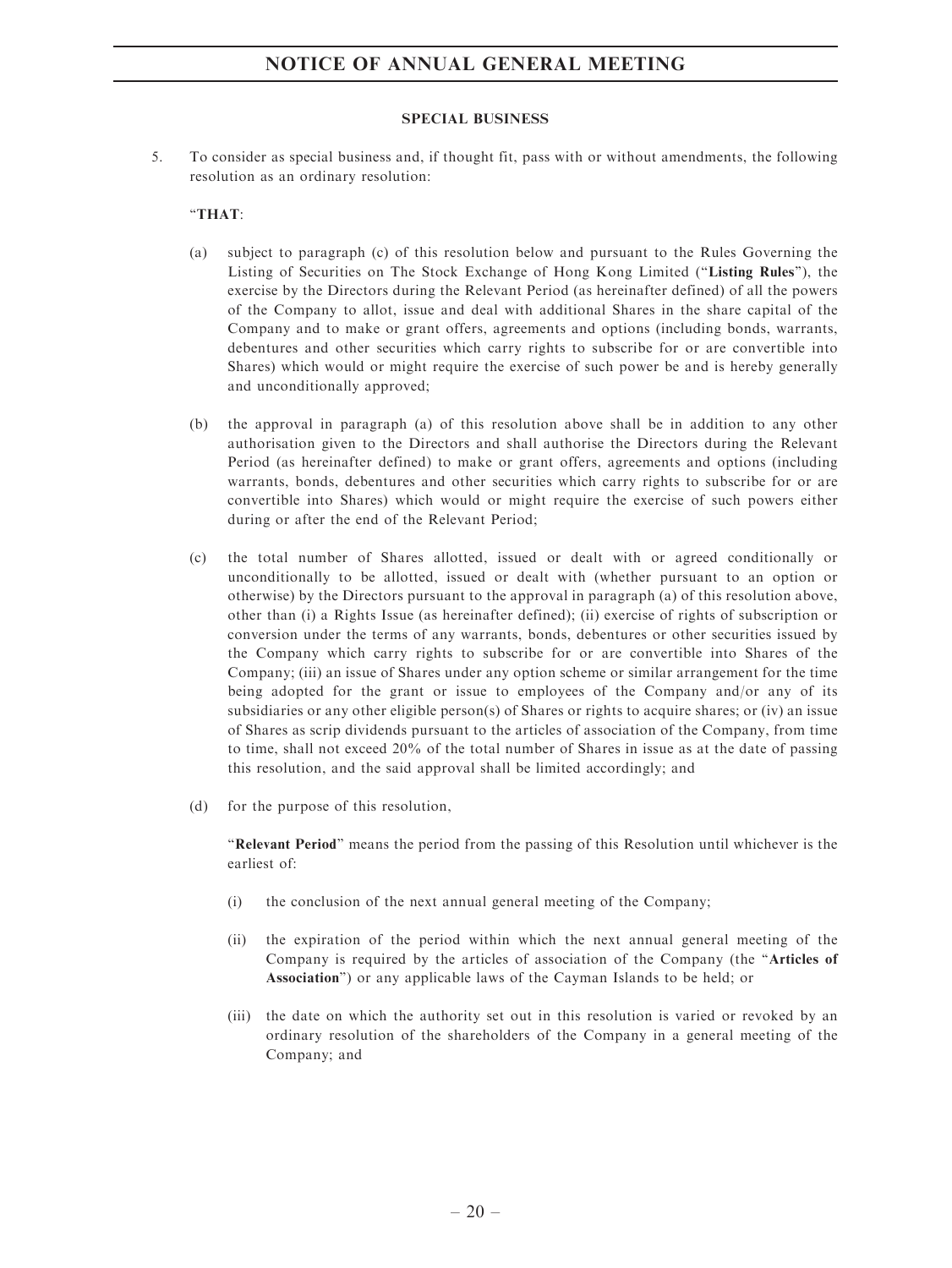"Rights Issue" means an offer of Shares or offer or issue of options, warrants or other securities giving rights to subscribe for Shares open for a period fixed by the Directors to the holders of Shares (and, where appropriate, to holders of other securities of the Company entitled to the offer) on the register on a fixed record date in proportion to their then holdings of Shares (subject to such exclusions or other arrangements as the Directors may deem necessary or expedient in relation to fractional entitlements or having regard to any restrictions or obligations under the laws of, or the requirements of any recognised regulatory body or any stock exchange in, any territory applicable to the Company).''

6. To consider as special business and, if thought fit, pass with or without amendments, the following resolution as an ordinary resolution:

### ''THAT:

- (a) subject to paragraph (b) of this resolution below, the exercise by the Directors during the Relevant Period (as hereinafter defined) of all the powers of the Company to repurchase Shares on The Stock Exchange of Hong Kong Limited (the "Stock Exchange") or on any other stock exchange on which the securities of the Company may be listed and recognised by the Securities and Futures Commission of Hong Kong and the Stock Exchange for this purpose, and that the exercise by the Directors of all powers of the Company to repurchase such Shares are subject to and in accordance with the Articles of Association, all applicable laws and the requirements of the Listing Rules or of any other stock exchange as amended from time to time, be and is hereby generally and unconditionally approved;
- (b) the total number of Shares which are authorised to be repurchased by the Directors pursuant to the approval in paragraph (a) above shall not exceed 10% of the total number of Shares in issue as at the date of passing this resolution, and the said approval shall be limited accordingly;
- (c) for the purposes of this resolution,

''Relevant Period'' means the period from the passing of this resolution until whichever is the earliest of:

- (i) the conclusion of the next annual general meeting of the Company;
- (ii) the expiration of the period within which the next annual general meeting of the Company is required by the Articles of Association or any applicable laws of the Cayman Islands to be held; or
- (iii) the date on which the authority set out in this resolution is varied or revoked by an ordinary resolution of the shareholders of the Company in a general meeting of the Company.''